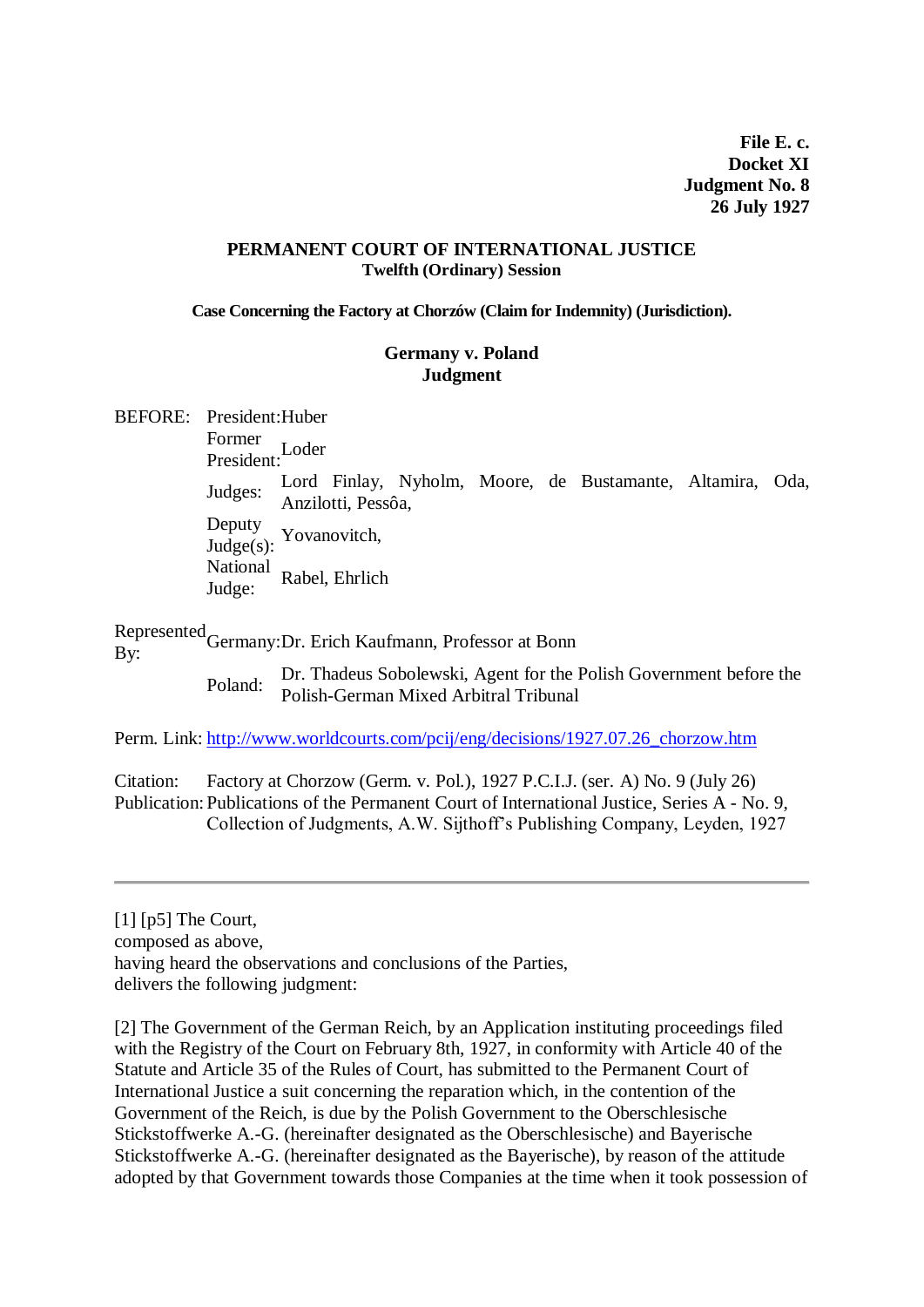the nitrate factory situated at Chorzów, which attitude had been declared by the Court in Judgment No. 7 (May 25th, 1926) not to have been in conformity with the provisions of Article 6 and the following articles of the Convention concerning Upper Silesia concluded at Geneva on May 15th, 1922, between Germany and Poland (hereinafter described as the Geneva Convention).

[3] It is submitted in the Application:

(1) that by reason of its attitude in respect of the Oberschlesische Stickstoffwerke and Bayerische Stickstoffwerke Companies, which attitude has been declared by the Court not to have been in conformity with the provisions of Article 6 and the following articles of the Geneva Convention, the Polish Government is under an obligation to make good the consequent injury sustained by the aforesaid Companies from July 3rd, 1922, until the date of the judgment sought;

(2) that the amount of the compensation to be paid by the Polish Government is 59.400.000 Reichsmarks for the injury caused to the Oberschlesische Stickstoffwerke Company and 16.775.200 Reichsmarks for the injury to the Bayerische Stickstoffwerke Company; (3) in regard to the method of payment:

(a) that the Polish Government should pay within one month from the date of judgment, the compensation due to the Oberschlesische Stickstoffwerke Company for the taking [p6] possession of the working capital (raw material, finished and half-manufactured products, stores, etc.) and the compensation due to the Bayerische Stickstoffwerke Company for the period of exploitation from July 3rd, 1922, to the date of judgment;

(b) that the Polish Government should pay the sums remaining unpaid by April 15th, 1928, at latest;

(c) that, from the date of judgment, interest at 6% per annum should be paid by the Polish Government;

(d) that, the payments mentioned under (a)-(c) should be made without deduction to the account of the two Companies with the Deutsche Bank at Berlin;

(e) that, until June 30th, 1931, no nitrated lime and no nitrate of ammonia should be exported to Germany, to the United States of America, to France or to Italy.

[4] In the Case filed with the Court on March 2nd, 1927, in accordance with Article 35 of the Rules, the Applicant amended his conclusions as follows:

(1) that by reason of its attitude in respect of the Oberschlesische Stickstoffwerke and Bayerische Stickstoffwerke Companies, which attitude has been declared by the Court not to have been in conformity with the provisions of Article 6 and the following articles of the Geneva Convention, the Polish Government is under an obligation to make good the consequent injury sustained by the aforesaid Companies from July 3rd, 1922, until the date of the judgment sought;

(2) that the amount of the compensation to be paid by the Polish Government is 75.920.000 Reichsmarks, plus the present value of the working capital (raw materials, finished and halfmanufactured products, stores, etc.) taken over on July 3rd, 1922, for the injury caused to the Oberschlesische Stickstoffwerke Company and 20.179.000 Reichsmarks for the injury caused to the Bayerische Stickstoffwerke Company;

(3) that until June 30th, T93i, no nitrated lime and no nitrate of ammonia should be exported to Germany, to the United States of America, to France or to Italy;

(4) in regard to the method of payment: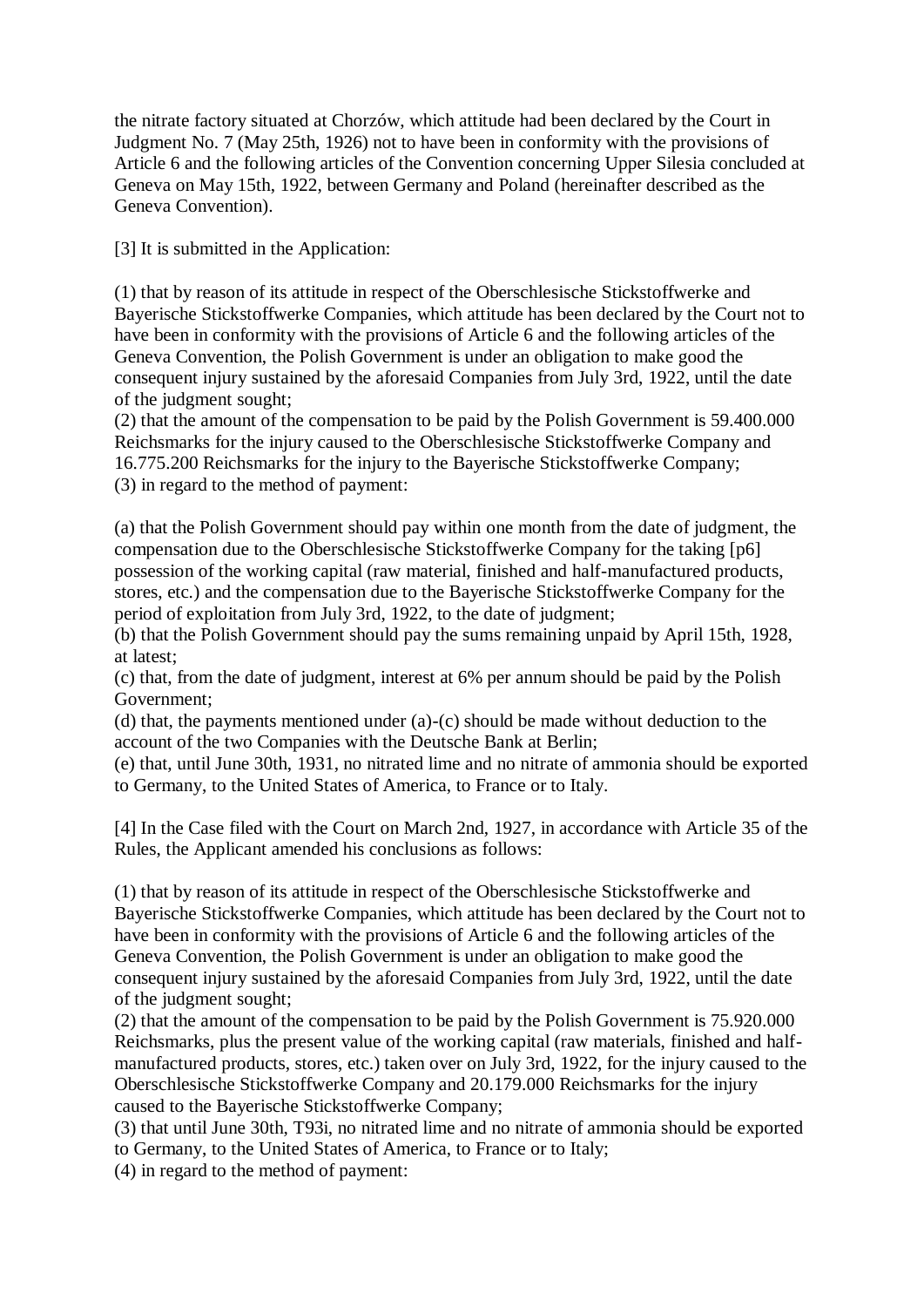(a) that the Polish Government should pay, within one month from the date of judgment, the compensation due to the Oberschlesische Stickstoffwerke Company for the taking [p7] possession of the working capital and the compensation due to the Bayerische Stickstoffwerke Company for the period of exploitation from July 3rd, 1922, to the date of judgment;

(b) that the Polish Government should pay the remaining sums by April 15th, 1928, at latest; in the alternative, that, in so far as the payment may be effected in instalments, the Polish Government shall deliver, within one month from the date of judgment, bills of exchange for the amounts of the instalments, including interest, payable on the respective dates on which they fall due to the Oberschlesische Stickstoffwerke Company and to the Bayerische Stickstoffwerke Company;

(c) that from the date of judgment, interest at 6 % per annum should be paid by the Polish Government;

(d) that the Polish Government is not entitled to set off, against the above mentioned claim for indemnity of the German Government, its claim in respect of social insurances in Upper Silesia; that it may not make use of any other set-off against the above-mentioned claim for indemnity; and that the payments mentioned under (a)-(c) should be made without any deduction to the account of the two Companies with the Deutsche Bank at Berlin.

[5] The Application instituting proceedings was, in accordance with Article 40 of the Statute, communicated to the Polish Government on February 8th, 1927; whereupon that Government, after having received on March 3rd, 1927, the German Case in the suit, on April 14th, 1927, filed with the Registry of the Court in conformity with Articles 34 and 38 of the Rules, a Preliminary Objection, accompanied by a Preliminary Counter-Case in the suit concerning the factory at Chorzów (indemnities).

[6] The Preliminary Objection denying the Court's jurisdiction to hear the suit brought before it, submitted that the Court should, "without entering into the merits, declare that it had, no jurisdiction".

[7] In accordance with Article 38 of the Rules, the German Government was invited to present, before June 1st, 1927, a written statement setting out its observations and conclusions in regard to the objection to the jurisdiction.

[8] On April 25th, however, the German Government transmitted to the Polish Government a memorandum in which the former Government – arguing that, even if the Court declined jurisdiction [p8] on the basis of Article 23 of the Geneva Convention, it would have jurisdiction under Article 1 of the Germano-Polish Arbitration Treaty initialled at Locarno on October 16th, 1925-suggested that the five following questions concerning the case of the factory at Chorzów should be referred by mutual consent and by means of a special agreement to the Court:

(1) Up to what amount is the Polish Government bound to make compensation for the injury caused by its attitude to the Oberschlesische and Bayerische Companies? (2) Is the German Government justified in claiming, over and above the pecuniary compensation, that the exportation of nitrate of lime, nitrate of ammonia, etc., to Germany, the United States of America, France and Italy, should cease? (3) What are the appropriate methods of payment for the settlement of the indemnity fixed in

accordance with (1)?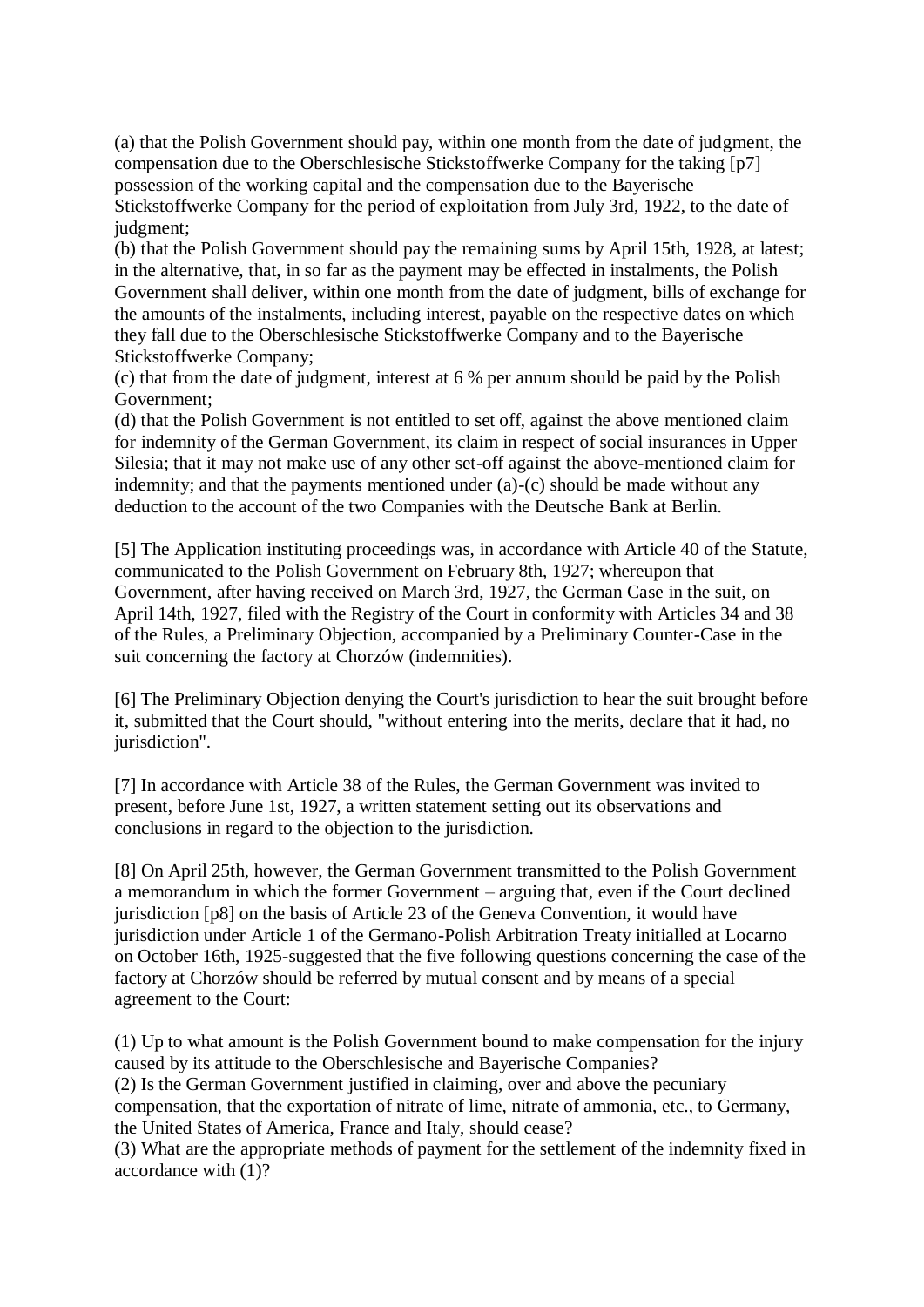(4) At what rate should the sums in question bear interest until paid in full? (5) Can the Polish Government set off against these sums claims in respect of social insurances in Upper Silesia, or any other claim; must the sums to be paid by the Polish Government under (1), (3) and (4), be paid in ready money and without deduction?

[9] The text of this memorandum was transmitted on April 29th by the German Minister at The Hague to the Registrar of the Court.

[10] The Polish Government replied to it by a memorandum dated May 14th, of which the text was communicated to the Registrar of the Court both by the German Minister (note of June 1st, 1927) and by the Polish Minister at The Hague (note of June 2nd, 1927). In this memorandum, the Polish Government, observing amongst. other things, that it was unable to share the opinion of the German Government as to the relevance of the Germano-Polish Treaty of arbitration in regard to the present case, declined the proposal made on behalf of the German Government.

[11] The German Government, therefore, filed on June 1st a reply to the Preliminary Objection of the Polish Government.

[12] Since, under Article 38 of the Rules, the further proceedings had to be oral, the Court, in the course of public sittings held on June 22nd, 24th and 25th, 1927, heard the statements, replies and rejoinder presented by Messrs. Sobolewski and Politis, Agent and [p9] Counsel respectively for the Polish Government, and Kaufmann, Agent for the German Government.

### The Facts

[13] The facts relevant to the present case are set out as follows in Judgment No. 6 given by the Court on August 25th, 1925:

[14] On March 5th, 1915, a contract was concluded between the Chancellor of the German Empire, on behalf of the Reich, and the Bayerische Stickstoffwerke A.-G. of Trostberg, Upper Bavaria, by which contract this Company undertook "to establish for the Reich and to begin forthwith the construction of", amongst other things, a nitrate factory at Chorzów in Upper Silesia. The necessary lands were to be acquired on behalf of the Reich and entered in its name in the land register. The machinery and equipment were to be in accordance with the patents and licences of the Company and the experience gained by it, and the Company undertook to manage the factory until March 31st, 1941, making use of all patents, licences, experience gained, innovations and improvements, as also of all supply and delivery contracts of which it had the benefit. For this purpose a special section of the Company was to be formed, which was, to a certain extent, to be subject to the supervision of the Reich which had the right to a share of the surplus resulting from the working of the factory during each financial year. The Reich had the right, commencing on March 31st, 1926, to terminate the contract for the management of the factory by the Company on March 31st of any year upon giving fifteen month's notice. The contract could be terminated as early as March 31st, 1921, always on condition of fifteen month's notice being given, if the Reich's share of the surplus did not reach a fixed level.

[15] On December 24th, 1919, a series of legal instruments were signed and legalized at Berlin with a view to the formation of a new Company, the Oberschlesische Stickstoffwerke A.-G., and the sale by the Reich to that Company of the factory at Chorzów, that is to say,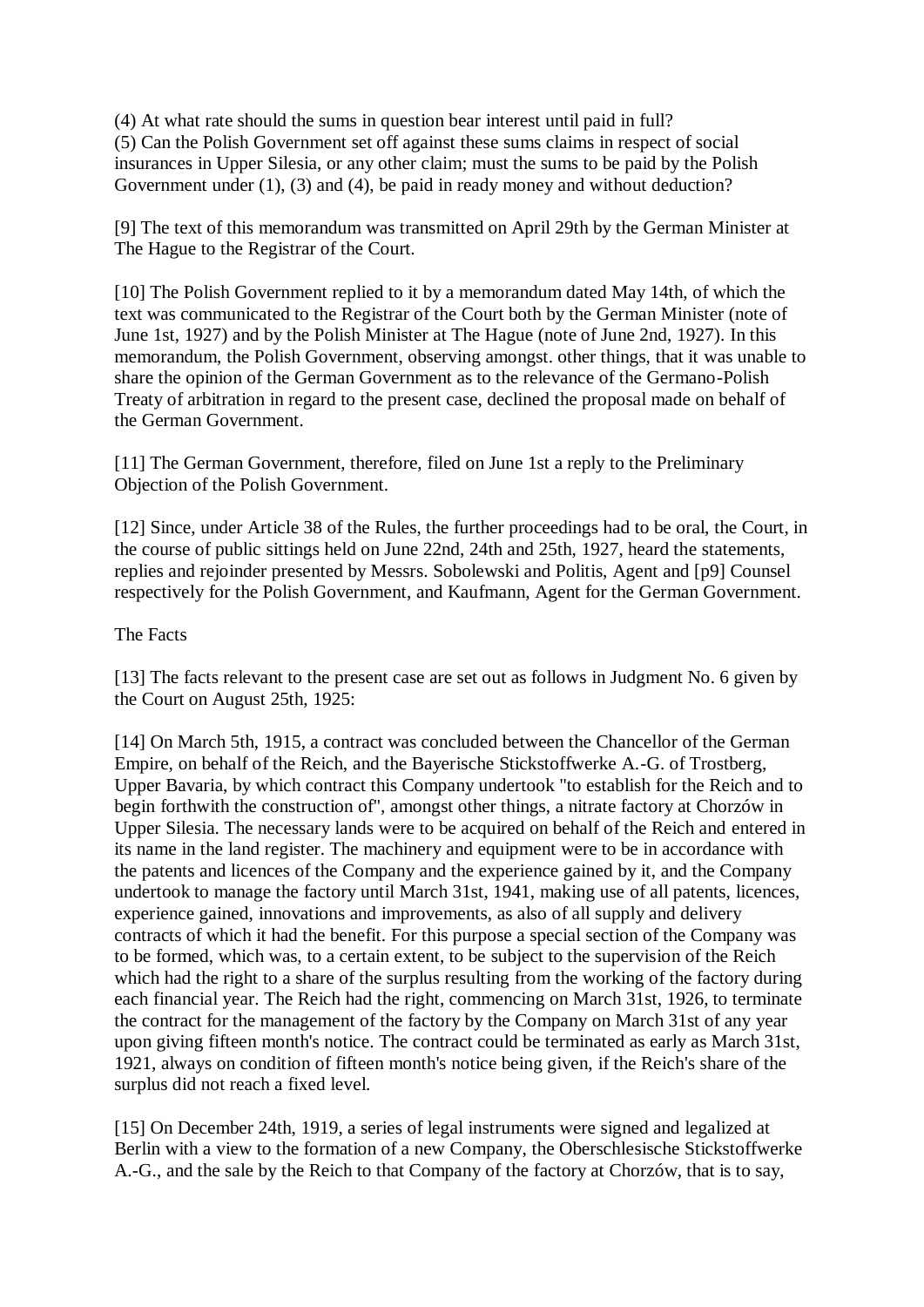the whole of the land, buildings and installations belonging thereto, with all accessories, reserves, raw material, equipment and stocks. The management and working were to remain in the hands of the Bayerische Stickstoffwerke Company, which, for this purpose, was to utilize its patents, licences, experience gained and contracts. These relations between the two Companies were confirmed by means of letters dated December 24th and 28th, 1919, exchanged between them. The Oberschlesische Stickstoffwerke Company was duly entered on January 29th, 1920, at the Amtsgericht of Königshütte, in the Chorzów land register, as owner of the landed property constituting the nitrate factory of Chorzów. [p10]

[16] On July 1st, 1922, this Court, which had become Polish, gave a decision to the effect that the registration in question was null and void and was to be cancelled, the pre-existing position being restored, and that the property rights of the lands in question were to be registered in the name of the Polish Treasury. This decision, which cited Article 256 of the Treaty of Versailles and the Polish law and decree of July 14th, 1920, and June 16th, 1922, was put into effect the same day.

[17] On July 3rd, 1922, M. Ignatz Moscicki, who was delegated with full powers to take charge of the factory at Chorzów by a Polish ministerial decree of June 24th, 1922, took possession of the factory and took over the management in accordance with the terms of the decree. The German Government contends and the Polish Government admits that the said delegate, in undertaking the control of the working of the factory, at the same time took possession of the movable property, patents, licences, etc.

[18] On November 10th, 1922, the Oberschlesische Stickstoffwerke Company brought an action before the Germano-Polish Mixed Arbitral Tribunal at Paris. It called upon that Court "to allow the claim submitted by the Oberschlesische Stickstoffwerke Aktiengesellschaft, and to order the Polish Government, the Respondent in the suit, to restore the factory, to make any other reparation which the Court may see fit to fix and to pay the costs of the action".

[19] In its reply to this application, the Polish Government asked the Court to declare that it had no jurisdiction (in the alternative to non-suit the Applicant).

[20] The suit was admitted to be ready for hearing on October 15th, 1923. It is, however, still pending.

[21] Furthermore, the Oberschlesische Stickstoffwerke Company brought an action before the Civil Court of Kattowitz. It asked that Court "to order the Respondent to inform the Applicant as to the movable property found at the Chorzów nitrate factories at 11 a.m. on the morning of July 3rd, 1922, when the working of those factories was resumed by the Respondent; to state what debts it had collected; to restore to the Applicant or to the Bayerische Stickstoffwerke Company such movable property, or, should this be impossible, the equivalent value, and also to repay to the Applicant or to the Bayerische Stickstoffwerke Company the amount of the debts collected".

[22] This action is still before that Court, which, however, decided on December 7th, 1923, that there was no pendency, as notice of the action had not yet been served on the Procurature générale at Warsaw. [p11]

[23] In regard to this suit, the German Government stated in its "Observations" filed on July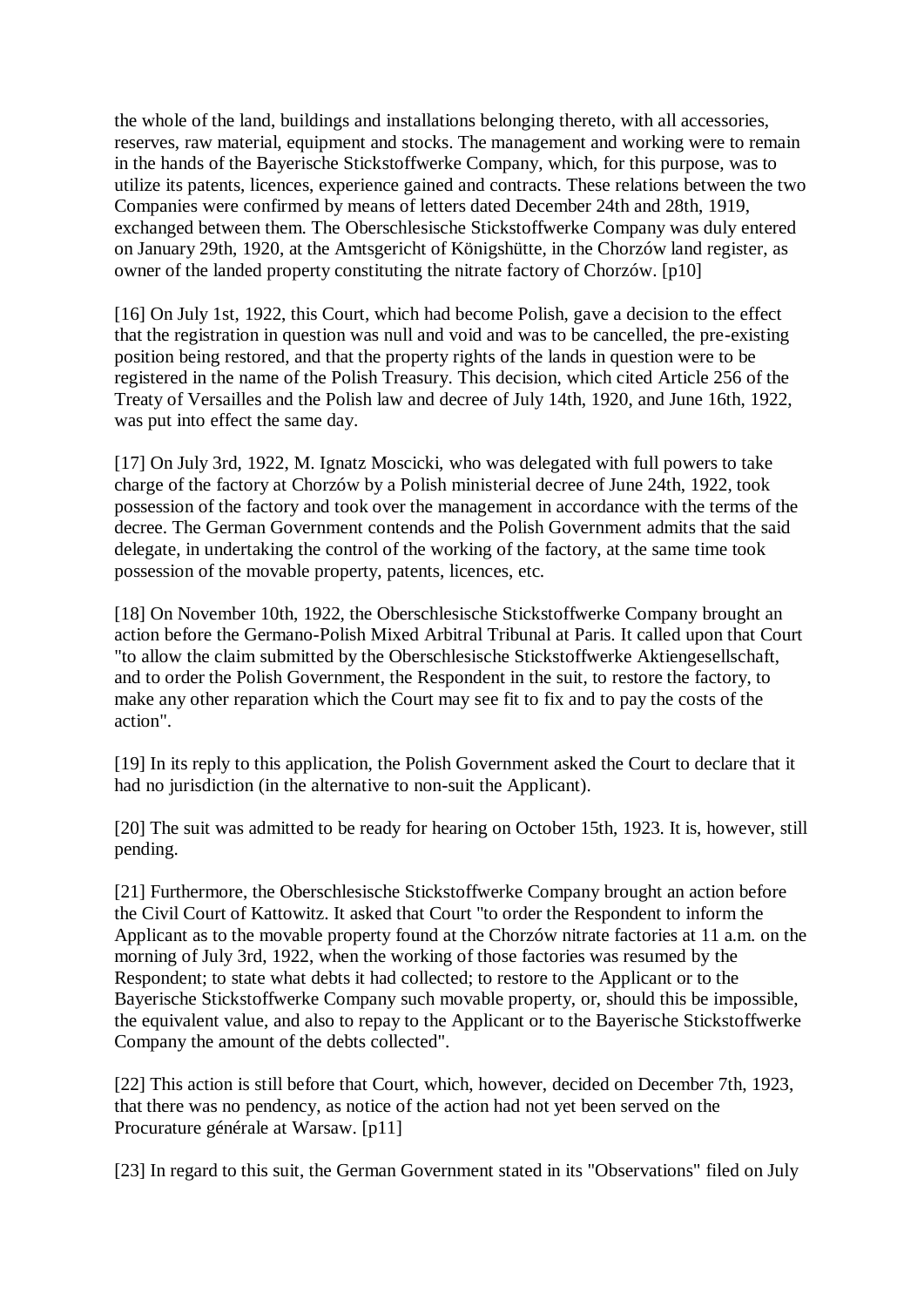9th, 1925, that the application made to the Court of Katovice was mainly intended to serve as a basis for claiming, under Article 588 of the Geneva Convention, the reference of the suit to the Upper Silesian Arbitral Tribunal, but that the Court rejected this claim.

[24] These suits were pending, when, on May 15th, 1925, Germany filed in the Permanent Court of International Justice an Application praying the Court to adjudge (1) that Articles 2 and 5 of the Polish law of July 14th, 1920, constituted a measure of liquidation of the property, rights and interests involved, (2) that this liquidation was not in conformity with Articles 92 and 297 of the Peace Treaty of Versailles, (3) that it was contrary to Article 6 and subsequent articles of the German-Polish Convention concluded at Geneva on May 15th, 1922 ; and finally to state (4) what the attitude of Poland should have been under the Treaties mentioned.

[25] Article 297 of the Versailles Treaty relates to the liquidation by the Allied and Associated Powers of property, rights and interests belonging at the date of the coming into force of the Treaty to German nationals, or companies controlled by them, within the territories, colonies, possessions and protectorates of such Powers, including territories ceded to them by the Treaty, and, while stipulating that the liquidation shall be carried out in accordance with the laws of the Allied or Associated State concerned, Article 297 lays down certain rules. which connect the subject with that of reparations.

[26] Article 92 of the Treaty of Versailles, however, in accordance with Article 297h of that Treaty, expressly provides that the property, rights and interests of German nationals shall not be liquidated under Article 297 by the Polish Government, except on condition (1) that the proceeds of the liquidation shall be paid direct to the owner, and (2) that if, on the owner's application, the Mixed Arbitral Tribunal ... or an arbitrator appointed by it, is satisfied that the conditions of the sale or measures taken by the Polish Government outside its general legislation were unfairly prejudicial to the price obtained, they shall have discretion to award to the owner equitable compensation to be paid by the Polish Government. [p12]

[27] Poland, in answer to the German Application, asked the Court to hold either (1) that it had no jurisdiction of the suit, or (2) that the Application could not be entertained until the German-Polish Mixed Arbitral Tribunal, at Paris, had given judgment.

[28] Without repeating provisions of the Statute relating to the jurisdiction of the Court, it suffices to say that the Court's jurisdiction was, in the present instance, invoked upon the stipulations of Article 23 of the Geneva Convention. This article, consisting of two paragraphs, reads:

"1. Si des divergences d'opinion, résultant de l'interprétation et de l'application des articles 6 à 22, s'élevaient entre le Gouvernement allemand et le Gouvernement polonais, elles seraient soumises à la décision de la Cour permanente de Justice internationale. "2. Il n'est porté aucune atteinte à la compétence du Tribunal arbitral mixte germano-

polonais résultant des dispositions du Traité de paix de Versailles [FN1]."

---------------------------------------------------------------------------------------------------------------- -----

<sup>[</sup>FN1] This text, which is the sole and authoritative text of the article, may be translated into English as follows: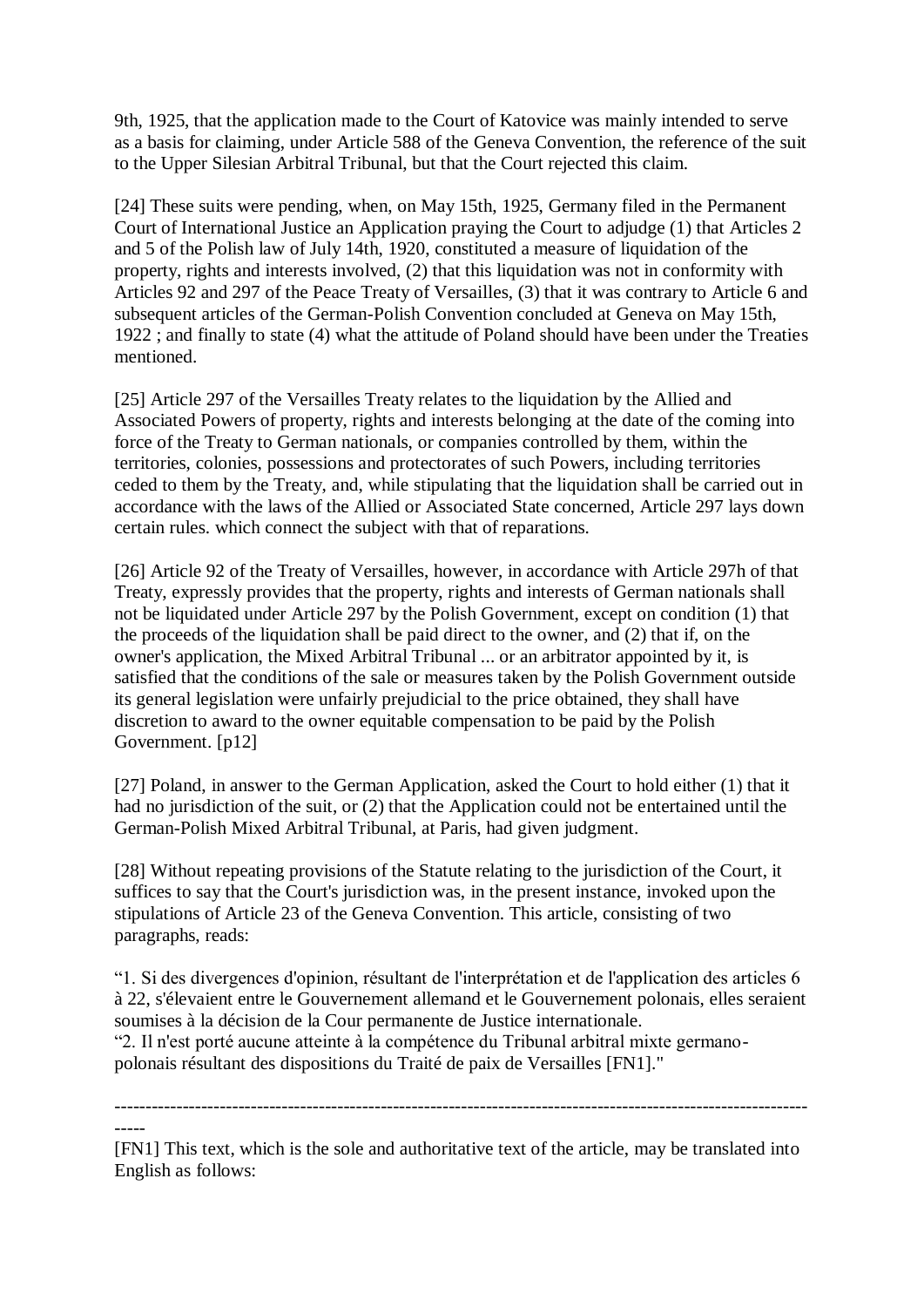"1. Should differences of opinion, resulting from the interpretation and the application of Articles 6 to 22, arise between the German and the Polish Governments, they should be submitted to the decision of the Permanent Court of International Justice.

"2. The jurisdiction of the German-Polish Mixed Arbitral Tribunal under the provisions of the Peace Treaty of Versailles is in no way impaired."

----------------------------------------------------------------------------------------------------------------

-----

[29] On the objection taken by Poland to the Court's jurisdiction, the Court, in its Judgment No. 6, August 23th, 1925, held:

(1) That the Court's jurisdiction under Article 23 was not affected by the fact that the rights claimed were contested on the strength of provisions of other treaties as well as on those of Articles 6 to 22 of the Geneva Convention.

(2) That the suits pending before the German-Polish Mixed Arbitral Tribunal at Paris and the Civil Court at Katovice, did not prevent the Court from exercising its jurisdiction under Article 23.

(3) That the plea to the jurisdiction should be dismissed.

Judgment on the merits was reserved.

[30] Before proceeding to the judgment later rendered by the Court on the merits, it is essential briefly to summarize the provisions [p13] of Articles 6 to 22 of the Geneva Convention so far as they are involved in the pending case.

[31] Article 6 provides that Poland may expropriate in Upper Silesia major industrial undertakings, conformably to the provisions of Articles 7 to 23 of the Convention; but that, with this exception, the property, rights and interests of German nationals, or of companies controlled by them, cannot be liquidated. By Article 7 this right of expropriation may be exercised, in accordance with the provisions of Articles 92 and 297 of the Versailles Treaty, during fifteen years from the date of the transfer of sovereignty, "if, on the request of the Polish Government, this measure has been recognized by the Mixed Commission as being indispensable to the maintenance of the exploitation", the Mixed Commission thus referred to being an international tribunal for the establishment of which provision is made by Article 562 of the Convention. Article 8 deals with the subject of expropriation after the fifteen-year period above mentioned. The stipulations of Articles 9 to 11 it is unnecessary here to particularize. Articles 12 to 16 relate to the expropriation of large rural estates. Article 19, paragraph 1, assures to the Polish Government the right from time to time to inquire into the real ownership of a major industry or a large rural estate, and into the real control of a company appearing as owner. If the Polish Government reaches the conclusion that the owner is really a German national, or that the Company is really controlled by such nationals, and if, after receiving notice, the interested Party contends that the facts are not as stated, the latter, during a month after the date of the notice, may appeal to the German-Polish Mixed Arbitral Tribunal which may provisionally suspend the procedure for expropriation.

[32] After the delivery by the Court of Judgment No. 6, the German Government amended the submissions made in its Application, so that, as the submissions finally stood, the Court was asked to give judgment: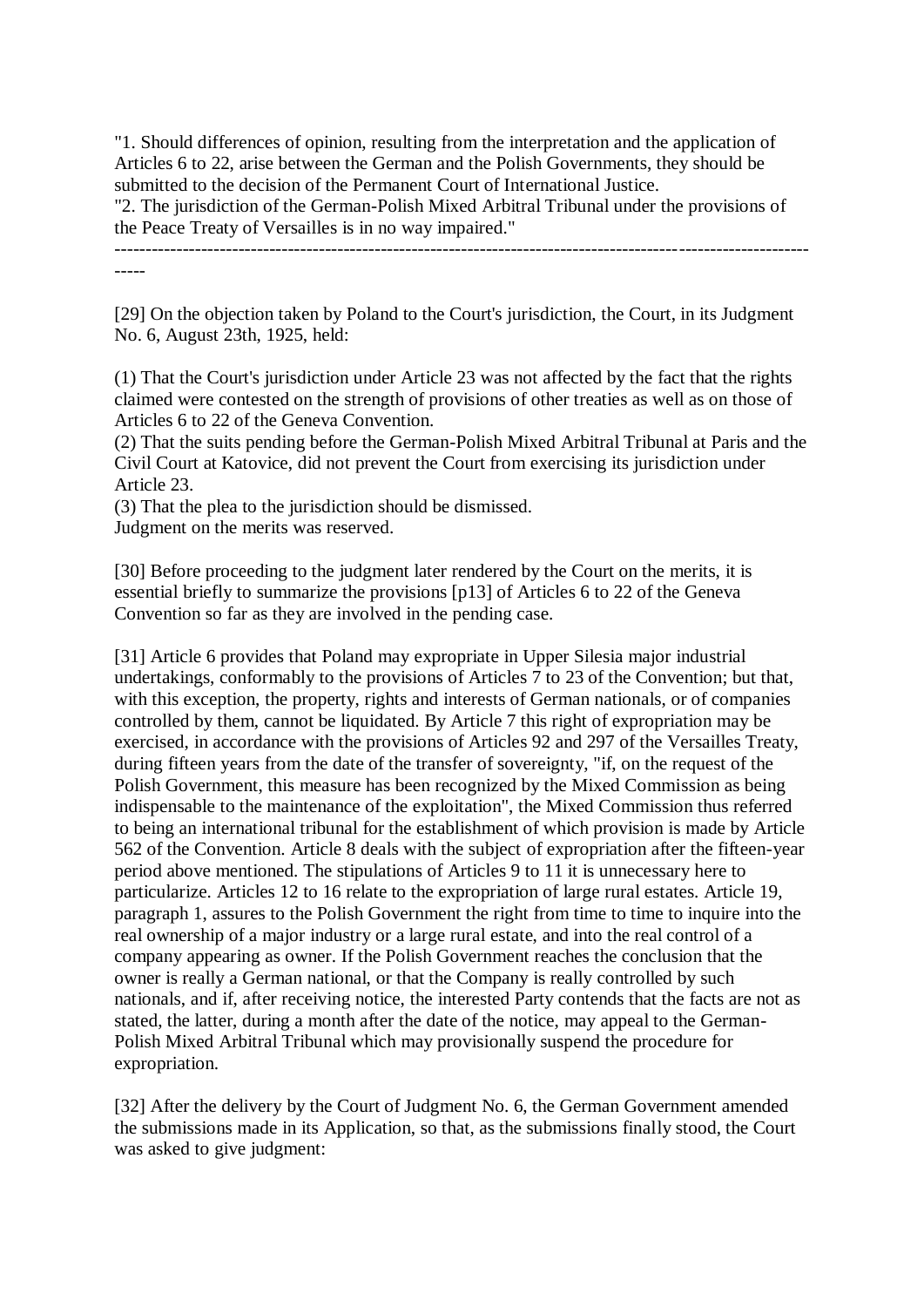(1) That the application of the Polish law of July 14th, 1920, in Polish Upper Silesia, decreed by the law of June 16th, 1922, constituted a measure of liquidation within the meaning of Article 6 and the following articles of the Geneva Convention, and that, [p14] as it did not conform to those articles, any more than to Articles 92 and 297 of the Versailles Treaty, to which the Convention expressly referred, such application was illegal. (2) That the attitude of the Polish Government towards the Oberschlesische and the Bayerische was not in conformity with the above-mentioned articles of the Geneva Convention, and, should this be held to be so, that the Court would state what attitude would have been in conformity with them.

[33] In reply, the Polish Government asked the Court

(1) To non-suit the Applicant as regarded submission No. 1.

(2) To find that it was not necessary to decide as to the conformity or non-conformity of the attitude of the Polish Government with Article 6 and the following articles of the Geneva Convention, since no measure of liquidation had been taken by that Government.

[34] Issue being thus joined, the Court, at its tenth (extraordinary) session, heard the case on the merits, and rendered judgment.

[35] In this Judgment – No.7 (May 25th, 1926) – the provisions of the Polish law of July 14th, 1920, are analyzed and set forth in detail. The subject matter of this law is the "transfer of the rights of the German Treasury and of members of reigning German houses to the Treasury of the State of Poland". Article 1 directs the Polish Courts automatically to substitute in the land registers of the former Prussian provinces the name of the Polish Treasury for that of "the Crown, the German Reich, the States of Germany, the ex-Emperor of Germany or other members of reigning houses", entered after November 11th, 1918, as owners or as possessors of real rights. Article 2, paragraph 1, directs the Polish Courts, where such persons or institutions had, after November 11th, 1918, alienated or charged the landed property, or requested or consented to the cession, cancellation or modification of real rights, to restore the registers to their condition on that date. Article 5 authorizes the Polish Treasury to require the eviction of persons who, as the result of a contract concluded with one of the persons or institutions mentioned in Article 1 remained in occupation of the property after the law came into force. [p15]

[36] The Court held:

(1) That Articles 2 and 5 were incompatible with the provisions of the Geneva Convention, and that Poland had invoked no title of international law which would permit Articles 2 and 5 of the law of July 14th to be regarded as constituting the exercise of a right overcoming the obligations ensuing from Head III of the Geneva Convention;

(2) That, in the transfer of the factory to the Oberschlesische, there was no misuse by Germany of the right of alienation of property in the plebiscite area; that the alienation was a genuine transaction effected in good faith and was not designed to be detrimental to Poland's rights and that the Oberschlesische's right of ownership must be regarded as established, and could have been disputed only before a competent tribunal;

(3) That the property and operating rights claimed by the Bayerische were also valid', and had been violated by Poland's action ;

(4) That expropriation without compensation was contrary to Head III of the Geneva Convention; and that the application of the law of July 14th, 1920, was contrary to Article 6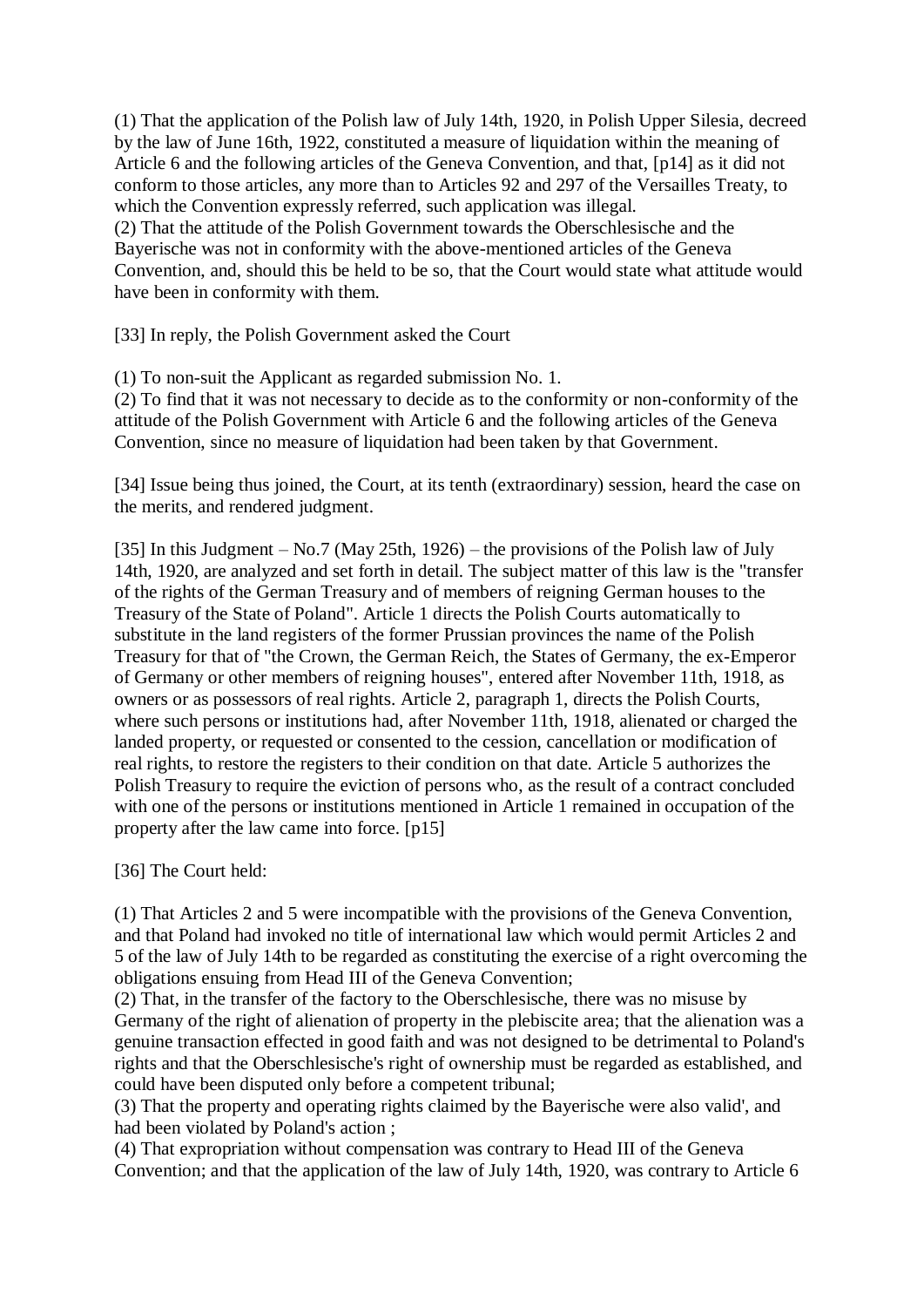and subsequent articles of the Geneva Convention, and that the Court had express and definite jurisdiction of the subject matter by Article 23 of that Convention.

[37] In conclusion, the Court held:

(1) That the application of Articles 2 and 5 of the law of July 14th, 1920, decreed by the law of June 16th, 1922, constituted, as to German nationals or companies controlled by them, within Part I, Head III, of the Geneva Convention, an infraction of Article 6 and the following articles of that Convention;

(2) That the attitude of the Polish Government toward both Companies was not in conformity with those articles, but that the Court was not called upon to state what attitude would have been in conformity with them.

[38] It was on the basis of this decision of the Court that negotiations were undertaken by the two Governments for an amicable settlement of the claims of both Companies by the payment of pecuniary damages. [p16]

[39] Following upon the judgment of May 25th, 1926, the German Government, on June 25th of the same year, sent to the Polish Government a note in which it requested that Government "to take the steps necessary to establish a situation conforming to the judgment both in fact and in law". These steps should, in the view of the German Government, comprise three different features:

(1) the re-entry in the land registers of the Court of K6nigshiitte of the Oberschlesische as owners of the real estate constituting the Chorzów factory;

(2) the restoration of the factory as an industrial enterprise to the Bayerische;

(3) the payment to these two Companies of an indemnity, the amount of which to be fixed by direct negotiations between the two Governments.

[40] The Polish Government replied to this note on September 9th, 1926, the German Government having in the meantime asked the Polish Government whether it did not intend to reply and whether it would prefer that the question should be settled by the institution of new proceedings before the Court. The Polish reply was to the effect that the Warsaw Government was disposed "to settle by means of an agreement with the Berlin Government all questions in dispute with regard to the Chorzów factory". But the Polish Government stated in regard to the claim for the restoration of the factory that it was unable to comply for reasons of fact and of law; it also made reservations as regards the validity, in municipal law, of the entry of the Oberschlesische in the land register. Finally, it suggested that it would be better "having regard to the nature of the matter" that representatives of the interested Companies should directly approach the management of the factory and that the two Governments should only intervene if agreement could not be reached in this manner. In a subsequent note, dated October 18th, the Polish Government, whilst, maintaining that the disputed questions were questions of private law, agreed that delegates of the two Governments should also take part in the negotiations.

[41] In these circumstances, the German Government proposed in a note dated October 30th, that the negotiations should be begun at Berlin on November 15th. Believing that it could be said that differences of opinion still existed between the two Governments "in regard to the legal principles established by the Court's judg[17]ment" of May 25th, 1926, the German Government reserved the right to appeal to the Court in regard to the execution of that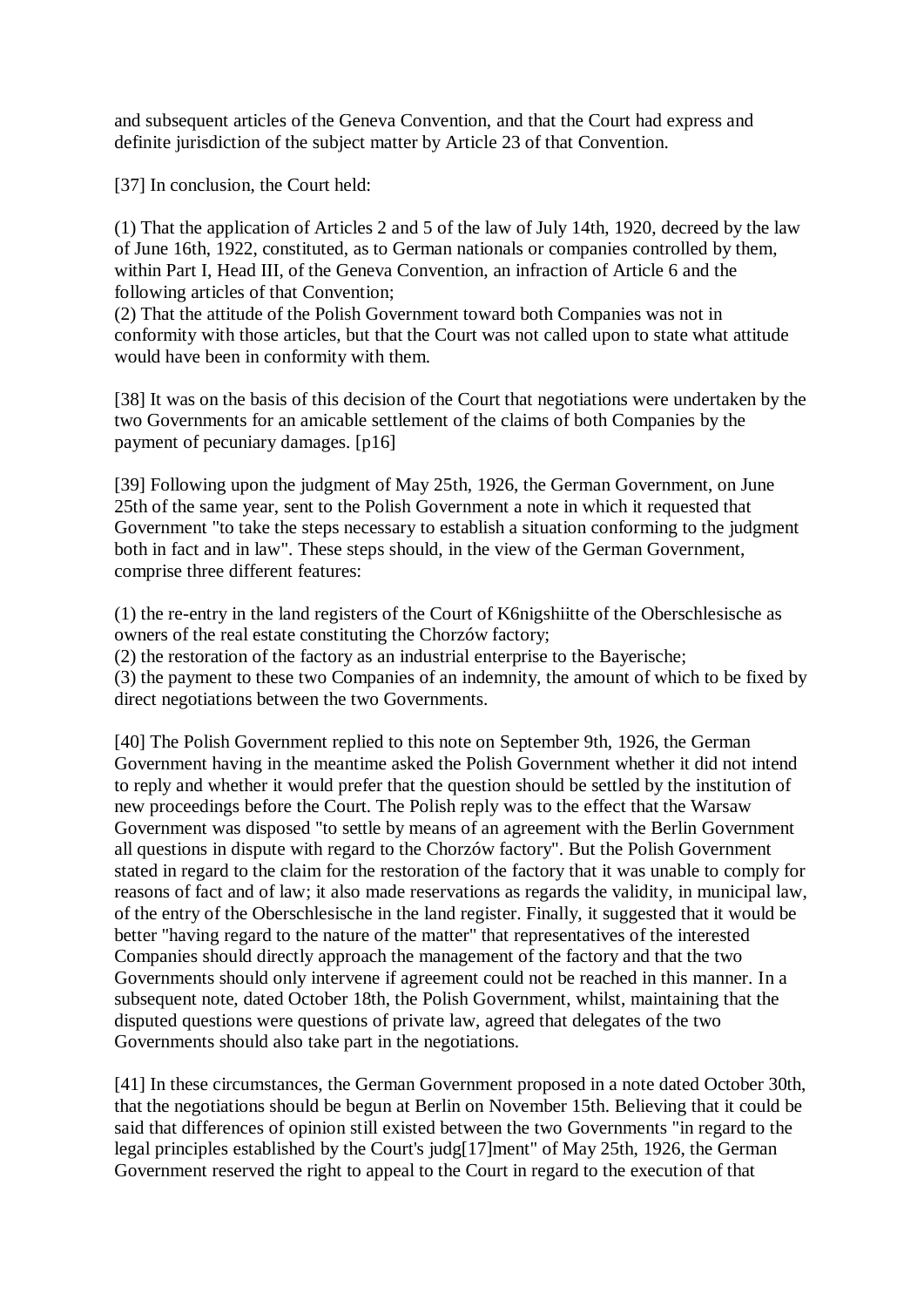judgment, should these differences of opinion subsist during the negotiations and make such appeal necessary.

[42] The Polish Government, whilst agreeing to enter into negotiations at Berlin on November 22nd, maintained the standpoint taken in its previous notes.

[43] The negotiations had been in progress since November 22nd, 1926, when, on January 19th, 1977, the German Delegation sent to the Polish Delegation a note setting out two alternative proposals for a compromise, which proposals, leaving aside the question of restitution, solely related to the amount of the indemnities and the method of payment: payment was to be effected by the issue on the date of signature of the agreement, it concluded, of bills of exchange payable at different dates; in the event of the payments not being made within the times specified, the German Government reserved the right once more to have recourse to the Court Should one of the two proposals be accepted, the existing differences of opinion would be regarded as disposed of. But if not, the German Government declared itself ready to reopen negotiations, but the possibility of further negotiations would not prevent the German Government from referring the existing differences of opinion to the Court; in the judicial proceedings that Government would not of course be bound by the proposals for a compromise which it had made. To the note was attached a memorandum in regard to the position of negotiations on January 14th, 1927; this memorandum made it clear, amongst other things, that the reason why the German Government had abandoned its original claim for the restitution of the factory was that it had come to the conclusion that the Chorzów factory, in its present condition, no longer corresponded to the factory as it was before the taking over in 1922, and that the German Government reserved the right, should the Polish reply to the German proposals be too long delayed, to bring the matter before the Court so that it might be included in the list for the Court's twelfth session, it being always possible to withdraw the Application, should an agreement be reached within a relatively short time. The reply of the Polish Government, dated February 1st, accepted more or less completely the amounts suggested by the German Government for the indemnities-the Polish Government proposing for the amounts to be paid subsequently to the Bayeri[18]sche, bills of exchange issued by the Chorzów factory-but it stated that the Polish Government was not willing to meet the wishes of the German Government in regard to the issue of bills of exchange for the Oberschlesische, particularly for the reason that, as it contended, it possessed claims on the German Government for various amounts, one of which, in respect of social insurances in Upper Silesia, had been fixed by the League of Nations at 25 million Reichsmarks, and that, this being so, in the view of the Polish Government, it was essential to set off the respective claims against each other. It should be noted that, in its reply, the Polish Government proposed the resumption of negotiations in regard, amongst other things, to the "possible filing of an Application with the Court", a point which, according to that Government, "had not yet been discussed". Should the German Government not accept the Polish proposals, the Polish Government would not consider itself bound by them.

[44] The German Government, by a note dated February 8th, 1927, then informed the Polish Government that the points of view of the two Governments seemed so different that it appeared impossible to avoid recourse to an international tribunal, and that therefore the German Minister at The Hague had received instructions to file an Application with the Court. In its note, the German Government also drew attention to the fact that, throughout the whole of the negotiations, the German Delegation had emphasized that, failing an agreement, appeal to the Court would be inevitable.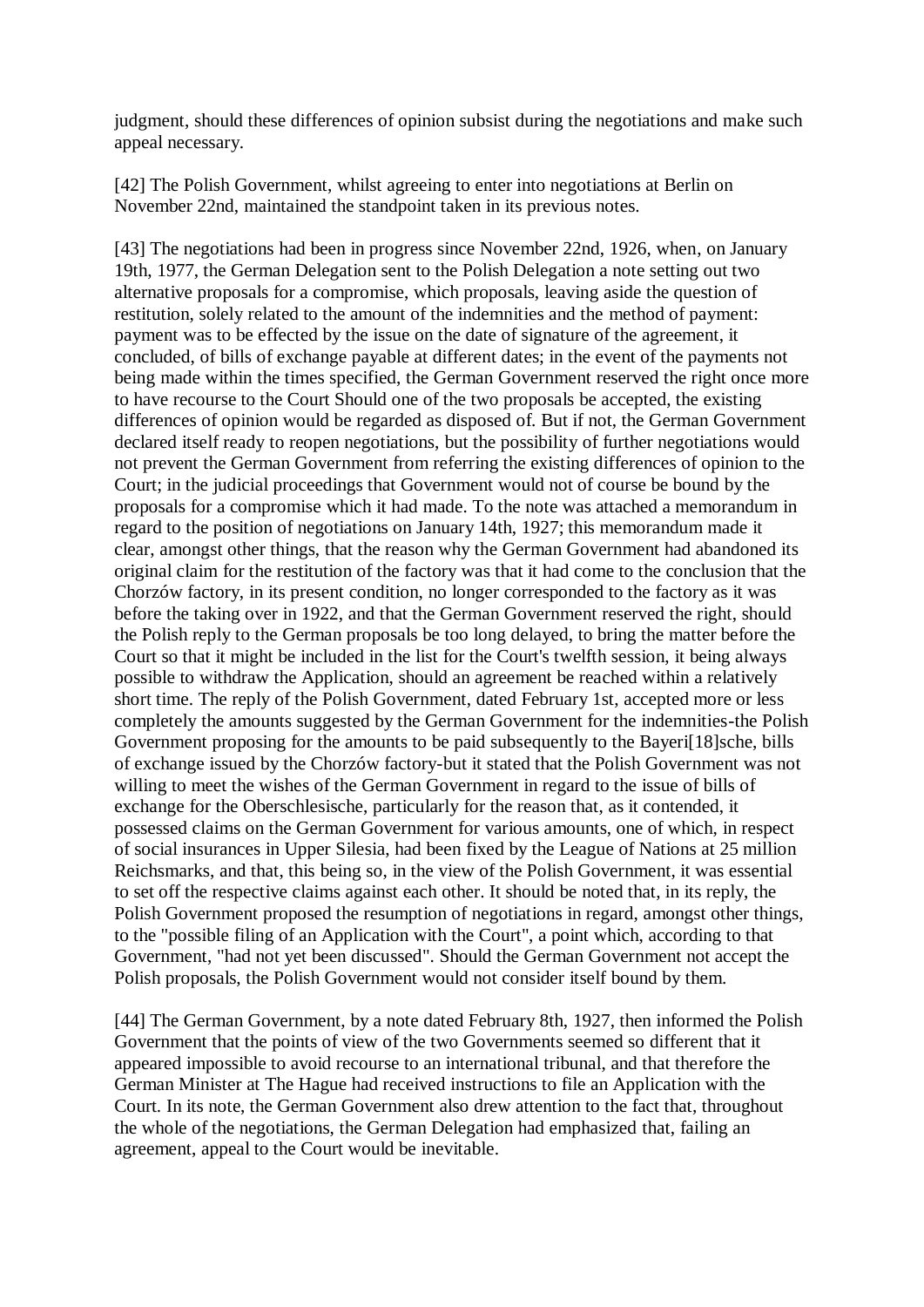### The Law

[45] As has already been indicated, the Applicant has, in his Case on the merits, made submissions which constitute an amendment of the submissions made in the Application.

[46] Since this amendment has been effected in the first document of the written proceedings, in a suit brought by Application-i.e. at a time when, in accordance with Article 38 of the Rules, the Respondent still retains a completely free hand to file preliminary objections-no exception can be taken to it. Moreover, the Respondent, in his preliminary plea, has referred to the Applicant's submissions as formulated in the Case and not as formulated in the Application. It is, therefore, the submissions as formulated in the Case that the Court has now before it. [p19]

[47] The submissions formulated in the Application were based, is apart from the abovementioned provisions of the Statute and Rules of Court, exclusively upon the jurisdictional clause contained in Article 23 of the Geneva Convention. The basis of the amended submissions set out in the Case remains unchanged.

[48] It is true that, in this document, the German Government has referred to the Germano-Polish, Arbitration Treaty initialled at Locarno on October 16th, 1925. The only object, however, of this reference is, as shown by the context, to establish that, in the contention of the German Government, a certain claim which Poland may have against Germany cannot, without the consent of the other Party, be set off extrajudicially against any indemnities which may be awarded by the Court in the present case, especially having regard to the procedure instituted by the above-mentioned Treaty. This reference therefore cannot serve to modify the source from which, according to the Application, the Court derives jurisdiction.

[49] The same reasoning applies a fortiori with regard to the statement made in Court by the Agent for the German Government to the effect that even if the arbitration clause contained in Article 23 of the Geneva Convention does not apply in the present case, the Court would have jurisdiction under the Arbitration Treaty of Locarno "if it were applicable in this case"; for this statement which was, moreover, made at a very late stage, can hardly have been intended to do more than affirm a more or less theoretical opinion in regard to the interpretation of that Treaty.

[50] The Court, therefore, holds that the submissions set out above have been laid before it solely under Article 23 of the Geneva Convention.

[51] Before proceeding to set out the reasons for which it must overrule the preliminary objection taken by Poland to its jurisdiction to deal with these submissions, the Court would observe that, for the purposes of this statement of reasons, as also for the purposes of its future judgment on the merits, it cannot take account of declarations, admissions or proposals which the Parties may have made in the course of direct negotiations which have taken place between them, declarations which, moreover, have been made without prejudice in the event of the points under discussion forming the subject of judicial proceedings. For the negotiations in question have not, as acknowledged by the representatives before the Court of the Parties themselves, led to an agreement between them. [p20]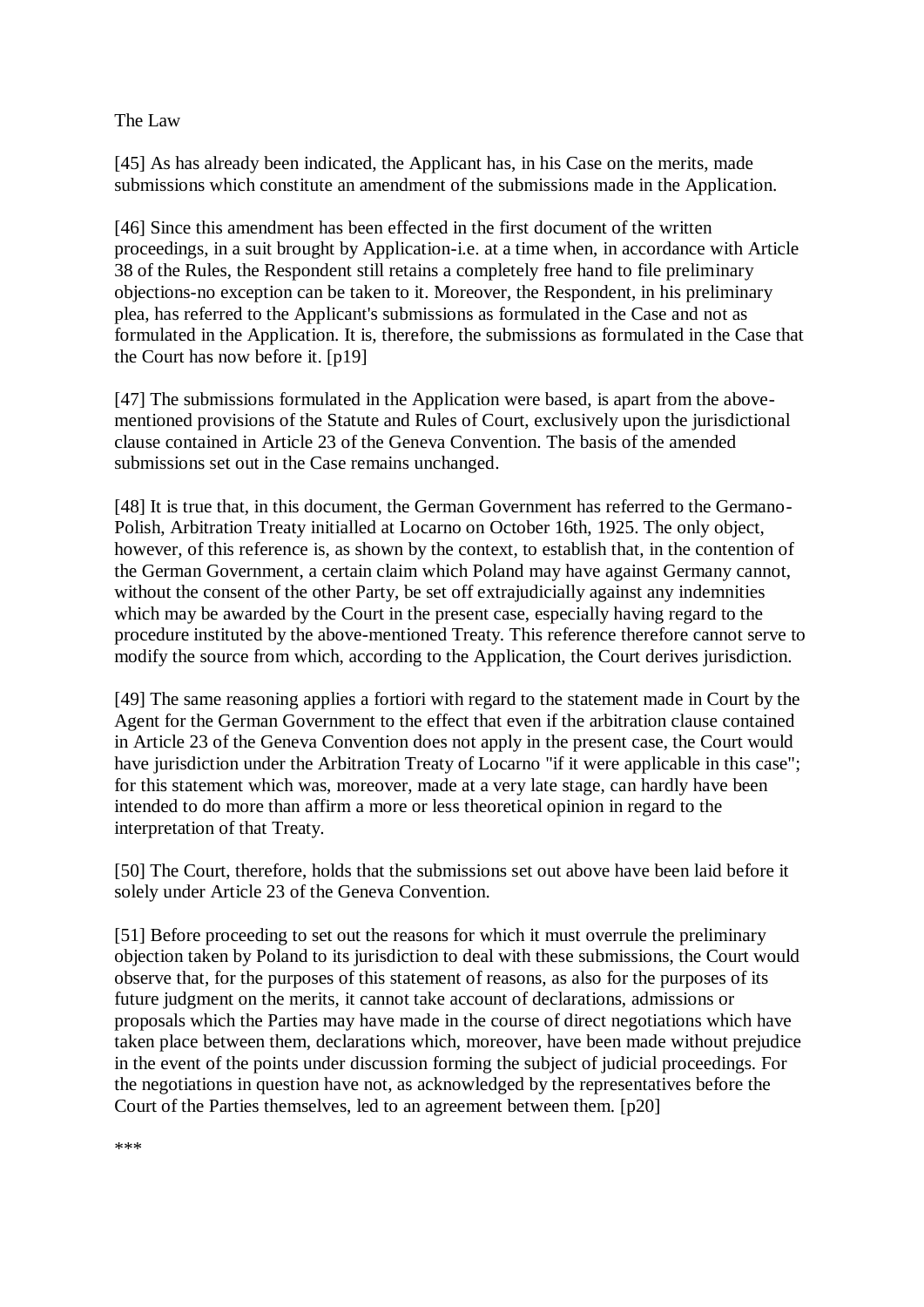[52] It is common ground that the Application of February 8th, 1927, and the submissions of the German Case of March 2nd, 1927, relate to reparations alleged to be due by the Polish Government for acts set out in the German Application of May 15th, 1925, and which the Court, in Judgment No.7, has declared not to be in conformity with Articles 6 to 22 of the Geneva Convention. Poland denies that the jurisdiction, which the Court, by Judgment No. 6, decided that it possessed in regard to the above-mentioned Application of May 15th, 1925, also covers the new Application of February 8th, 1927, and the submissions in the Case of March 2nd, 1927.

[53] The position of the Polish Government is mainly based on the two following contentions:

1. that Article 23, paragraph 1, of the Geneva Convention, which gives the Court jurisdiction for "differences of opinion, resulting from the interpretation and the application of Articles 6 to 22", which may arise between the German Government and the Polish Government, does not contemplate differences in regard to reparations claimed for violation of those articles; 2. that the Geneva Convention has instituted special jurisdictions for claims which private persons might assert in the event of the suppression or diminution of their rights, and that the existence of these jurisdictions would affect that of the Court even if Article 23, paragraph 1, of the Geneva Convention could be construed as including differences of opinion in regard to reparations amongst those relating to the application of Articles 6 to 22; therefore, the interested Parties should themselves have recourse to the jurisdictions in question.

\*

[54] In the first place, the meaning and scope of paragraph 1 of Article 23 must be considered, for it is upon this clause – and upon this clause only – that the Court's jurisdiction in the present case rests.

[55] The Court, by Judgments Nos. 6 and 7, has recognized that differences relating to the application of Articles 6 to 22 include not only those relating to the question whether the application of a [p21] particular clause has or has not been correct, but also those bearing upon the applicability of these articles, that is to say, upon any act or omission creating a situation contrary to the said articles. It is a principle of international law that the breach of an engagement involves an obligation to make reparation in an adequate form. Reparation therefore is the indispensable complement of a failure to apply a convention and there is no necessity for this to be stated in the convention itself. Differences relating to reparations, which may be due by reason of failure to apply a convention, are consequently differences relating to its application.

[56] Now, Poland maintains that the words "differences of opinion, resulting from . . . the application" in Article 23 cannot have the meaning just indicated, but that they must be construed as covering merely the question whether, in a given case, the application of Articles 6 to 22 is or is not correct, to the exclusion of any differences in regard to reparations.

[57] In this connection, the Polish Government, in support of its contention that paragraph 1 of Article 23 of the Geneva Convention should be restrictively construed, has traced the development of general treaties of arbitration during the last fifty years, comprising (1) the so-called clause compromissoire (arbitration clause) introduced into commercial and other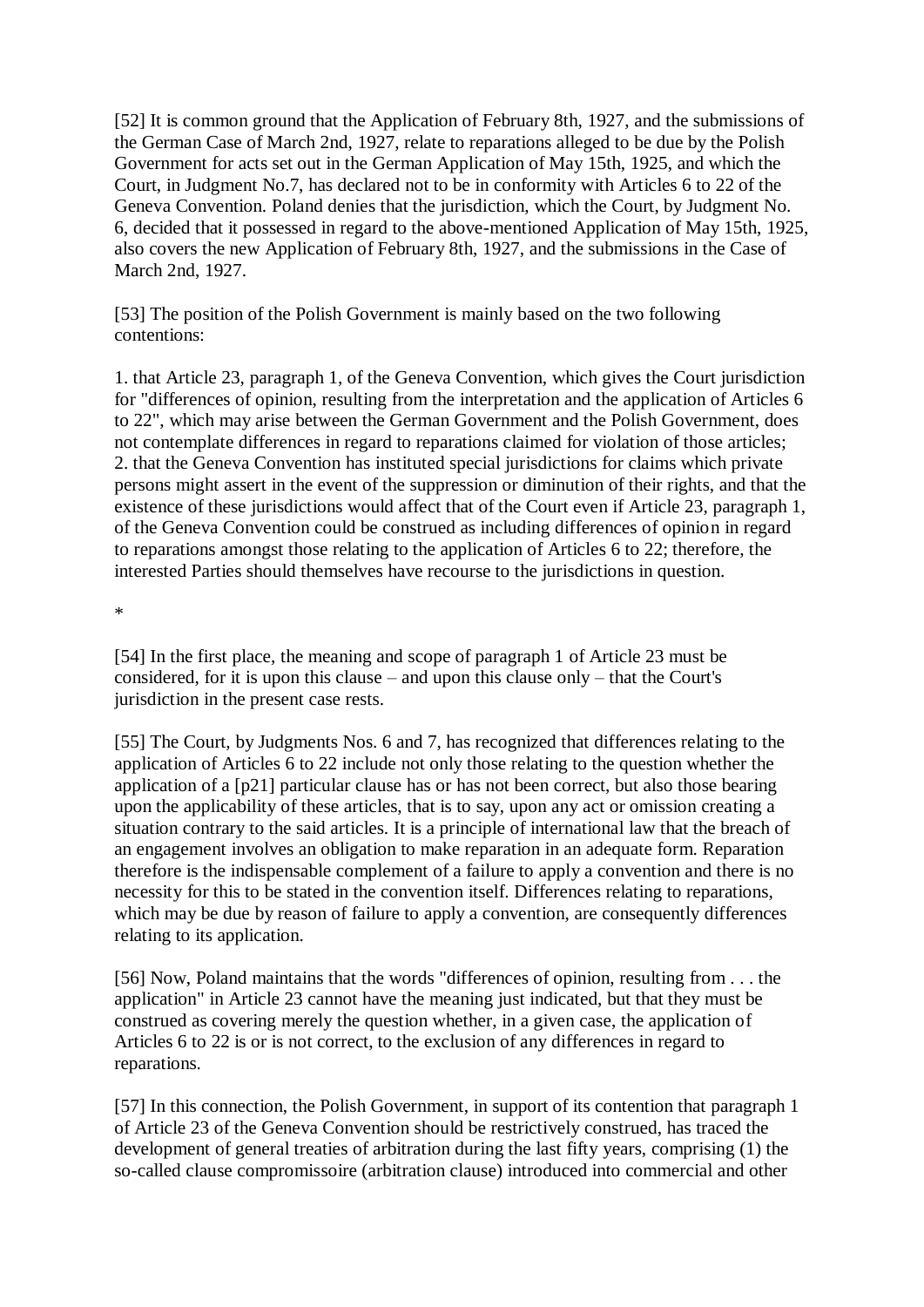treaties during the last twenty-five years of the XIXth century and subsequently, by which the contracting Parties agreed to submit to arbitration any differences as to the interpretation or application of the particular treaties; (2) general treaties for the compulsory arbitration of certain specified categories of disputes, concluded since 1900, and (3) treaties and clauses for the arbitration of pecuniary claims. It is needless to say that paragraph 1 of Article 23 is an example of the first of these three classes of agreements.

[58] Counsel for Poland admitted in Court, for the sake of the argument, that the clause compromissoire was originally interpreted as including claims for reparation; but he maintained that, because of later developments, the clause must now be interpreted as excluding such claims. The Court is unable to share this view. By the Convention for the Pacific Settlement of International Disputes, concluded at The Hague in 1899, although no exceptions [p22] were made in the provisions relative to "arbitral justice" included in the first Chapter of Head IV of that Convention, arbitration was not in any case made obligatory. An active movement was then begun for the conclusion of treaties by which the submission of differences would be made obligatory, treaties already foreshadowed by Article 19 of the said Convention. The attainment of this object, so far as concerns general questions of legal right and obligation, was found to be feasible by including only certain classes of questions, and subjecting even these to reservations. On the other hand, it had, ever since the end of the XVIIIth century, been found to be possible to conclude agreements for the submission of pecuniary claims to arbitration without reserve. These facts appear to be logically fatal to the inference sought to be drawn from them, for they clearly show that, in the opinion of governments, the differences concerning which reserves were deemed to be necessary were those relating to legal rights and obligations and not those relating to pecuniary reparation. To say, therefore, that the clause compromissoire, while confessedly providing for the submission of questions of right and obligation, must now be restrictively interpreted as excluding pecuniary reparation, would be contrary to the fundamental conceptions by which the movement in favour of general arbitration has been characterized.

[59] Moreover, apart from the question whether expressions used in conventions between other Powers and at different periods can be taken into account in interpreting the intention of the signatories of the Geneva Convention, the Court holds that, in view of the fundamental difference between the nature of arbitration clauses (clauses compromissoire) and the object of the classification of disputes in general arbitration agreements, no conclusion can be drawn from the terminology of the one class of provisions in respect of the other.

[60] The classification of international disputes which would be most in point in the present case is undoubtedly the classification adopted in Article 13 of the Covenant of the League of Nations, and reappearing in Article 36 of the Court's Statute. For these instruments, which are very close to the Geneva Convention in point of time, constitute collective treaties of peculiar importance as they mark [p22] a step forward towards the realization of compulsory arbitration. But the classification which they contain would, in the Court's opinion, lead to the conclusion that the expression "differences of opinion resulting from the interpretation and application" in Article 23 of the Geneva Convention, should be construed as including questions relating to reparations. It is true that the Covenant and the Statute mention separately, in the first place, "disputes as to the interpretation of a treaty" and, in the fourth place, those relating to "the nature or extent of the reparation" ; but they also mention, in the third place, as a separate category, disputes relating to "the existence of any fact which, if established, would constitute a breach of an international obligation". Now it is established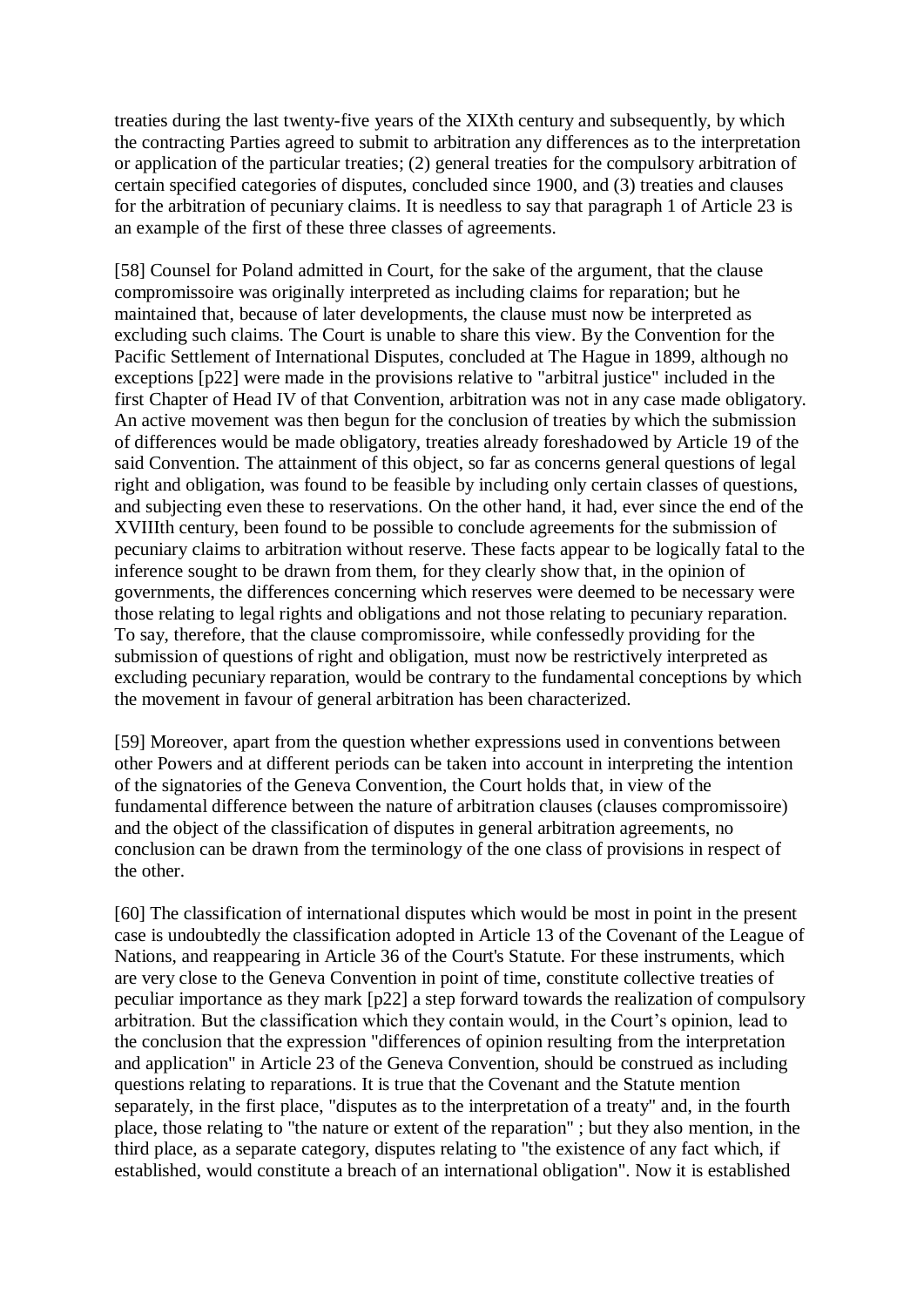by Judgments Nos. 6 and 7 that the Court has jurisdiction to decide whether a breach of Articles 6 to 22, has taken place or not. The decision whether there has been a breach of an engagement involves no doubt a more important jurisdiction than a decision as to the nature or extent of reparation due for a breach of an international engagement the existence of which is already established. If Article 23, paragraph 1, covers the disputes mentioned in the first and third categories by the two provisions above mentioned, it would be difficult to understand why – failing an express provision to that effect – it should not cover the less important disputes mentioned in the fourth category.

[61] Poland has, also drawn the Court's attention to the Convention which, acting also in the name of the Free City of Danzig, she concluded with Germany in 1921, - i.e. at a time not far removed from the conclusion of the Geneva Convention – in regard to freedom of transit between Eastern Prussia and the rest of Germany. Articles 11 and 12 of this Convention provide for the establishment of an arbitral tribunal to which each High Contracting Party may refer "disputes which may arise either in the interpretation or in the application" of the Convention. Poland observes that Article 11, the first paragraph of which establishes the jurisdiction just referred to, contains a special paragraph to the effect that the tribunal will have jurisdiction if necessary, to decide as to the reparation to be made by the Party which may have been responsible for a breach of the provisions of the Convention. Whatever may have been the reasons which led the Parties expressly to mention jurisdiction in regard to reparations in addition to that respecting interpretation and application, the fact that a convention explicitly [p24] confirms the conception generally adopted in regard to arbitration clauses, cannot be construed to mean that the same Parties, when employing in another convention the wording ordinarily used in conventions of this kind, have, by so doing, given evidence of an intention contrary to that which is to be presumed when interpreting an arbitration clause in a convention.

[62] It follows from the above that Article 23, paragraph 1, which constitutes a typical arbitration clause (clause compromissoire), contemplates all differences of opinion resulting from the interpretation and application of a certain number of articles of a convention. In using the expression "differences of opinion resulting from the interpretation and application", the contracting Parties seem to have had in mind not so much the subject of such differences as their source, and this would justify the inclusion of differences relating to reparations amongst those concerning the application, even if the notion of the application of a convention did not cover reparations for possible violation.

[63] Having regard to the fact that Counsel for the Polish Government has laid stress on the literal meaning of the word "application", the Court thinks it well to remark that in judgment No. 5 -which has been cited before it in this connection by the said Counsel – it observed not only that "application" is a wider, more elastic and less rigid term than "execution", but also that "execution .... is a form of application". It follows that Judgment No. 5 cannot be cited to support a restrictive interpretation of the term "application".

[64] For the interpretation of Article 23, account must be taken not only of the historical development of arbitration treaties, as well as of the terminology of such treaties, and of the grammatical and logical meaning of the words used, but also and more especially of the function which, in the intention of the contracting Parties, is to be attributed to this provision. The Geneva Convention provides numerous means of redress to secure the observation of its clauses and it does so in ways varying according to the subjects dealt with under the different Heads, Parts or other subdivisions of the Convention. Article 23 contains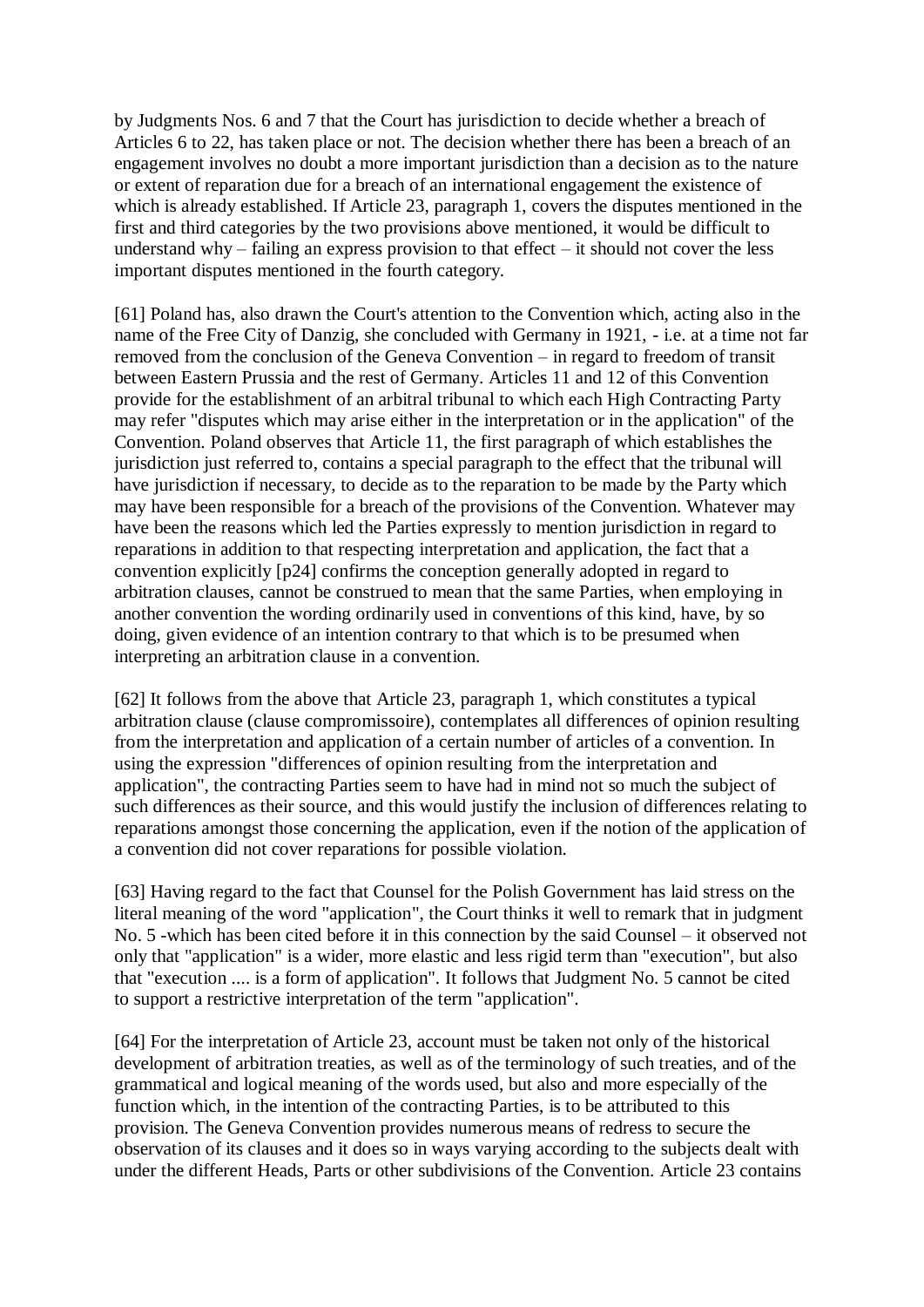provisions of this kind in so far as concerns Articles 6 to 22 which form the greater portion of Head III of the First Part. [p25]

[65] The object of these methods of obtaining redress-and that of Article 23 in particularseems to be to avert the possibility that, in consequence of the existence of a persistent difference of opinion between the contracting Parties as to the interpretation or application of the Convention, the interests respect for which it is designed to ensure, may be compromised. An interpretation which would confine the Court simply to recording that the Convention had been incorrectly applied or that it had not been applied, without being able to lay down the conditions for the re-establishment of the treaty rights affected, would be contrary to what would, prima facie, be the natural object of the clause; for a jurisdiction of this kind, instead of settling a dispute once and for all, would leave open the possibility of further disputes.

[66] This conclusion, which is deduced from the object of a clause like Article 23, and, in general, of any arbitration clause, could only be defeated, either by the employment of terms sufficiently clear to show a contrary intention on the part of the contracting Parties, or by the tact that the Convention had established a special jurisdiction for claims in respect of reparation due for the violation of the provisions in question, or had made some other arrangement regarding them.

[67] It follows from what has been said in regard to the meaning and scope of the words "differences of opinion resulting from the interpretation and application of Articles 6 to 22" that the terms of Article 23, first paragraph, do not establish the existence of any such contrary intention. It now remains to consider the scope of Article 23, paragraph 2, and Article 22 of the Geneva Convention.

\*

[68] The Polish Government contends in the second place that there are other tribunals before which the injured companies could assert their right to an indemnity and that, in these circumstances, the German Government cannot, by substituting itself for these companies, disturb the jurisdictional system established by the Geneva Convention.

[69] The Court feels that it must consider this point, not only because Counsel for Poland have cited the general principle with regard to recourse to tribunals accessible to private persons, but also and more especially in relation to the terms of Article 23, paragraph 2, of the Geneva Convention. [p26]

[70] It must first of all be observed that any Jurisdiction which the Polish Courts may have does not enter into account. For the act on the part of the Polish Government, which the Court has held not to be in conformity with the Geneva Convention, consisted in the application of Articles 2 and 5 of the Polish law of July 14th, 1920, introduced into Polish Upper Silesia by the law of June 16th, 1922, which application, in the opinion of the Court (Judgment No. 7), is in itself a measure contrary to Article 6 and the following articles of the Convention. The Court of Huta Krolewska (Königshütte) effected this application by ordering the entry in the land register of the Polish Treasury as owner of the factory in place of the Oberschlesische. Accordingly, Poland has not argued that the Polish Courts have jurisdiction in regard to reparation.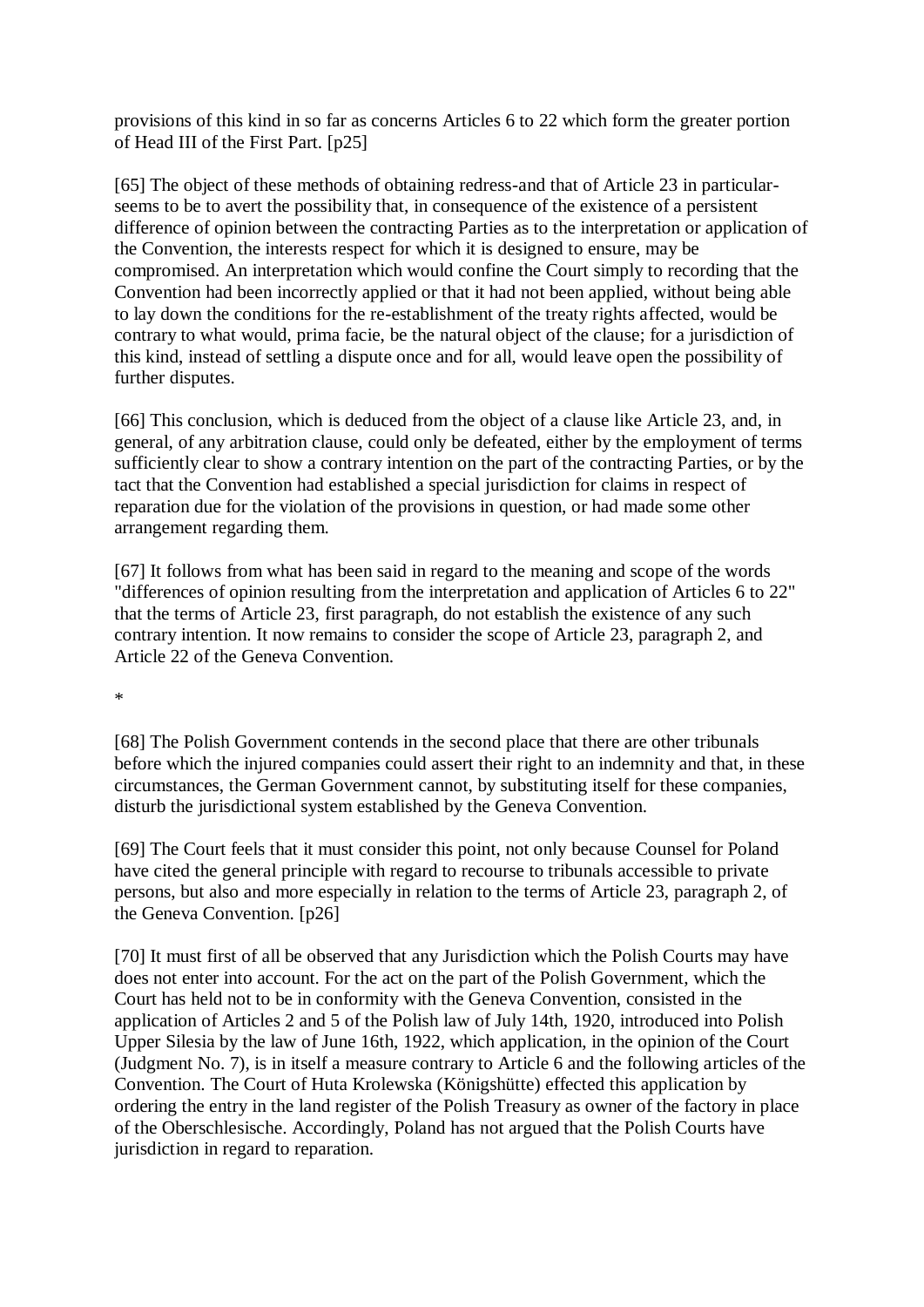[71] The tribunals to be taken into account are therefore those contemplated by the Geneva Convention itself, namely, the Upper Silesian Arbitral Tribunal and the Germano-Polish Mixed Arbitral Tribunal. The Agent and Counsel for the Polish Government spoke sometimes of the one and sometimes of the other of these tribunals, without specifying which of them would be competent in the particular case nor whether both of them would be so competent.

[72] The question whether the jurisdiction of these tribunals might prevent the exercise of the jurisdiction bestowed upon the Court by paragraph 1 of Article 23 of the Geneva Convention was brought up before the Court during the proceedings in regard to the jurisdiction in the suit submitted to the Court by the German Government's Application of May 15th, 1925. The Polish Government indeed submitted that that Application could not be entertained until the Germano-Polish Mixed Arbitral Tribunal had delivered judgment in the case concerning the same factory of Chorzów brought by the Oberschlesische on November 10th, 1922, before that Tribunal. The Polish Government also argued that, as it was a question of an alleged destruction of vested rights, the Upper Silesian Tribunal might have jurisdiction under Article 5 of the Convention.

[73] Some of the reasons for which the Court, in Judgment No. 6, overruled this plea that the suit could not be entertained-for instance the argument relating to the fact that the Parties are not the same-might to some extent be applicable also in the present case. It should however be observed that the position is not the same,[p27] more especially in view of the fact that the German Application ,of May 15th, 1925, only asked the Court for a declaratory judgment between States, which only the Court could give, whereas the present Application seeks an indemnity which is not necessarily different from that which the Companies on whose behalf it is ,claimed, might obtain from another tribunal, assuming that there was one which was competent. For this reason, the Court will not be content merely to refer to Judgment No. 6 and will once more examine the question in relation to the special conditions in which it presents itself on this occasion.

[74] Before undertaking this examination, the Court feels called upon to call to mind the following: In Judgment No. 7 it held that, as the expropriation allowed under Head III of the Geneva Convention, is a derogation from the rules generally applied as regards the treatment of foreigners and from the principle of respect for vested rights, and this derogation is itself of a strictly exceptional character, -any other measure affecting the property, rights and interests of German nationals contemplated in Head III and not supported by some special authority having precedence over the Convention, and which oversteps the limits of generally accepted international law, is incompatible with the regime established by the Convention. The seizure of the property, rights and interests belonging to the Oberschlesische and Bayerische was precisely a measure of this kind. It is in this sense that the measures taken by the Polish Government in respect of the above-mentioned Companies are, in the Court's opinion, contrary to Head III of the Geneva Convention, and this in spite of the fact that they do not, properly speaking, fall within the expropriations or liquidations regulated under that Head. The measures in question are therefore of a special nature; and it is only in relation to those measures, thus ,qualified, and to the regime established in Upper Silesia, that it must be considered whether the dispossessed Companies could apply either to the Upper Silesian Arbitral Tribunal or to the German Polish Mixed Arbitral Tribunal for reparation of the injury sustained.

[75] The Polish Government argues that the Upper Silesian Tribunal has jurisdiction on the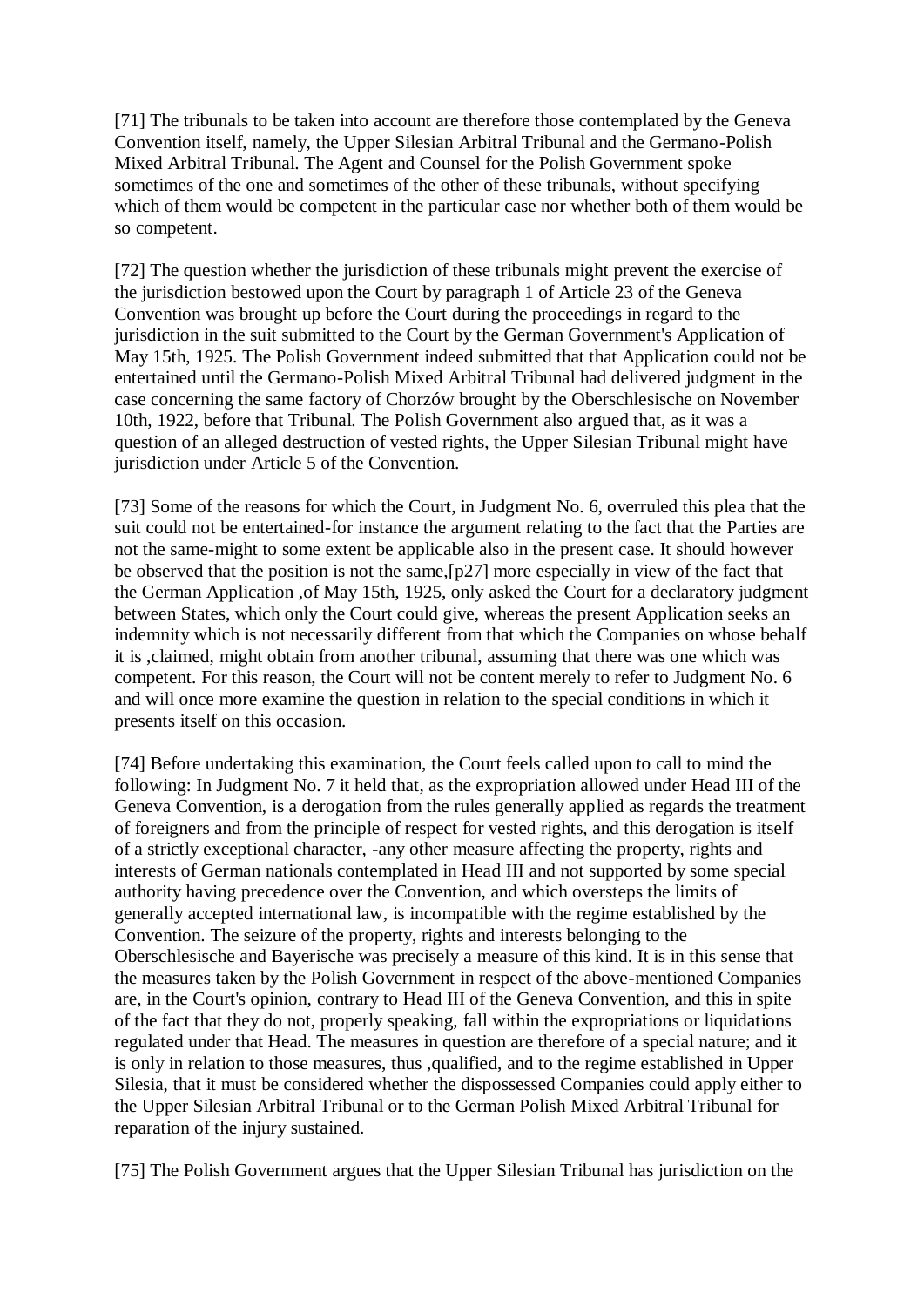basis of Article 3 of the Geneva Convention. This article, which is the last of Head II of the Convention, is as follows: [p28]

"La question de savoir si et dans queue mesure une indemnité pour la suppression ou la diminution de droits acquis doit être payée par l'État, sera directement tranchée par le Tribunal arbitral sur plainte de l'ayant droit. [FN1]"

---------------------------------------------------------------------------------------------------------------- -----

[FN1] This text, which is the sole and authoritative text of the article, may ¬be translated into English as follows:

"The question whether and to what extent an indemnity for the suppression or diminution of vested rights must be paid by the State, will be directly decided by the Arbitral Tribunal upon the complaint of the interested Party."

---------------------------------------------------------------------------------------------------------------- -----

[76] In the Court's opinion, it is impossible to accept this proposition. Whatever the scope and limits of the jurisdiction conferred on the Upper Silesian Tribunal by this article may be in other respects, the fact remains that this jurisdiction relates to the subject matter dealt with in Head II of the Convention which concerns the protection of vested rights. Now the Court, in Judgment No. 7, has decided that the dispossession of the Oberschlesische and Bayerische was a violation of Head III and it has decided thus even though it may be true that any violation of this Head, which constitutes an exception to the general principle of respect for vested rights, is at the same time necessarily a violation of Head II also. It follows that the competent tribunals can only be those provided for by Head Ill. This is also borne out by the fact that the Upper Silesian Arbitral Tribunal, under Article 5, can only allow pecuniary indemnities; now it is certain that Head Ill of the Convention is mainly designed to preserve the status quo in Polish Upper Silesia and therefore that, whenever possible, restitutio in pristinum is the natural redress of any violation of, or failure to observe, the provisions therein contained.

[77] The jurisdiction of the Germano-Polish Mixed Arbitral Tribunal derived from the Treaty of Peace of Versailles, is expressly reserved by Article 23, paragraph 2.

[78] In order to understand this provision, it should be remembered that Head Ill of the Geneva Convention has not abolished, although it limits in several respects, the liquidation regime instituted by the Treaty of Versailles, and that some provisions of that Treaty concerning that regime have been expressly declared applicable in Polish Upper Silesia. Thus Articles 7 and 8 of the Geneva Convention refer to Articles 92 and 297 of the Treaty. [p29]

[79] These articles, amongst other things, allow private persons to appeal to the Mixed Arbitral Tribunal. The right to do so is given to the interested Party in the event of the conditions of sale or measures taken by the liquidating government outside its ordinary legislation being unfairly prejudicial to the price ; the Tribunal may then grant the interested Party a reasonable indemnity which is to be paid by the liquidating government.

[80] As the Geneva Convention was intended to secure to German nationals in Polish Upper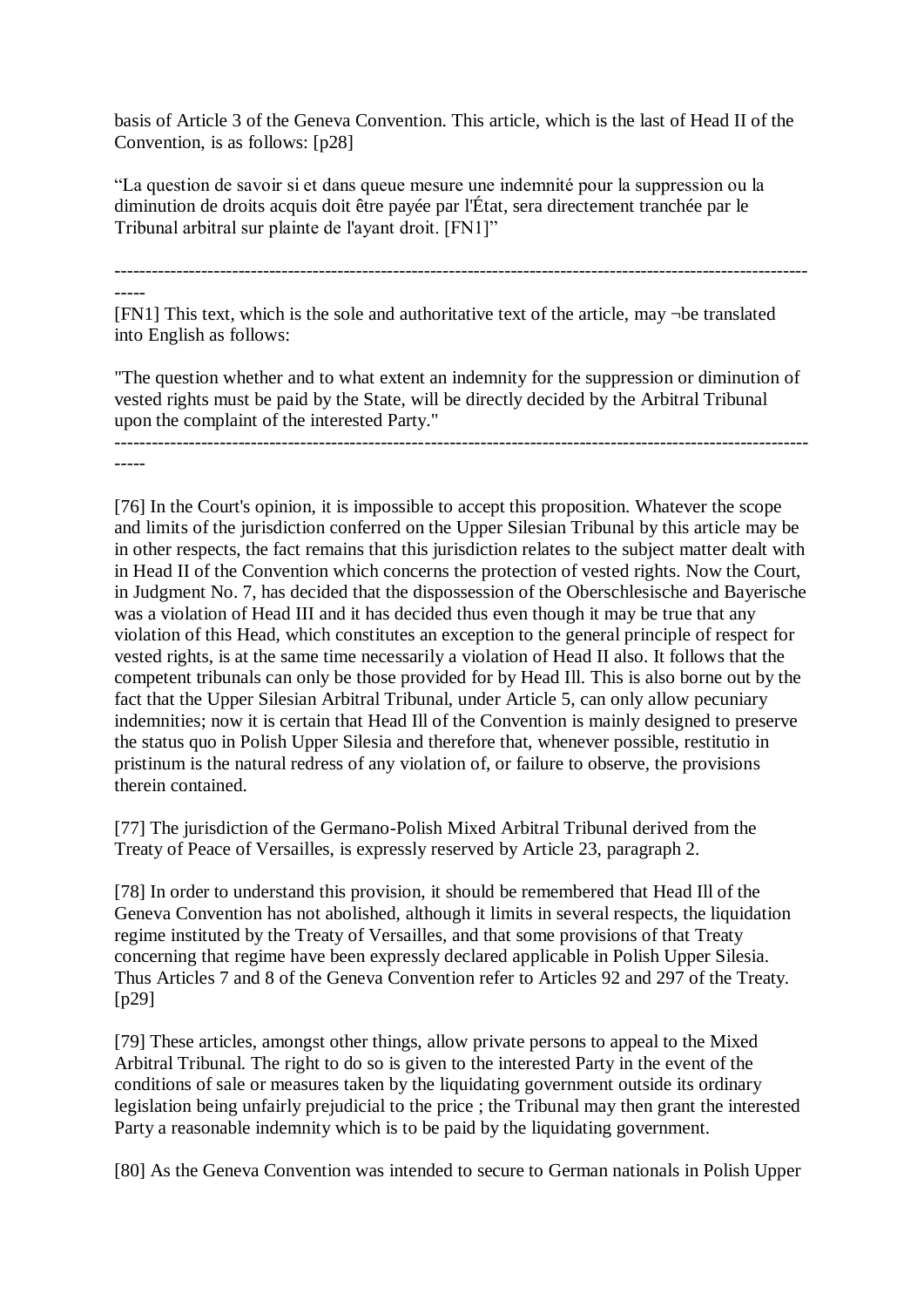Silesia treatment more favourable than that resulting from the Treaty of Versailles, there could be no question of abolishing or diminishing the guarantees given by the Treaty to persons liable to have their property liquidated. Again, the jurisdiction bestowed upon the Court by Article 23, paragraph 1, which has no equivalent under the liquidation regime of the Treaty of Versailles, might have left some doubt as to whether the means of obtaining redress open to interested Parties under the Treaty of Versailles would remain open notwithstanding. Cases of the same kind as those contemplated by the provisions of that Treaty concerning the regime of liquidation are certainly possible, even in connection with the expropriations or liquidations authorized by the Geneva Convention. It was therefore natural expressly to reserve the right possessed by private persons to appeal in such cases to the Mixed Arbitral Tribunal : this is what paragraph 2 of Article 23 does.

[81] The Court has also not omitted to examine Article 22 of the Geneva Convention, in so far as it bestows jurisdiction upon the Germano-Polish Mixed Arbitral Tribunal. It is however clear that this article also contemplates regular expropriations effected within the limits fixed by the preceding articles. That this is the case is proved by, amongst other things, the fact that the contingency contemplated in the article is that of a claim for damages greater than the indemnity fixed; the case is therefore one of expropriation, in the proper sense of the term, and the jurisdiction given to the Mixed Arbitral Tribunal does not differ from that bestowed upon it by Articles 92 and 297 of the Treaty of Versailles.

[82] This being so, there would seem to be no doubt that neither this provision nor Article 23, paragraph 2, expressly contemplates acts of the kind for which the German Government claims an indemnity on behalf of the dispossessed Companies. As has already been stated, these acts constitute special measures [p30] which fall outside the normal operation of Articles 6 to 22 of the Geneva Convention, whereas the jurisdiction reserved by Article 23, paragraph 2, assumes the application of those articles. In the present case reparation is the outcome, not of the application of Articles 6 to 22, but of acts contrary to the provisions of those articles.

[83] It has not escaped the Court that the Oberschlesische supported the action brought by it before the Germano-Polish Mixed Arbitral Tribunal upon, amongst other things, Article 305 of the Treaty of Versailles. This cannot, however, affect the conclusion just arrived at by the Court, The aim of Article 305 – to which, besides, neither the Agent nor Counsel for the Polish Government have made any allusion – is to secure to interested Parties the possibility of having recourse to the Mixed Arbitral Tribunal, even if measures contrary to the terms of the Treaty of Versailles have been embodied in a judgment. Whatever construction in other respects the Mixed Arbitral Tribunals have placed or may place upon this article, with which construction the Court wishes in no way to interfere, the Court, when it has to define its jurisdiction in relation to that of another tribunal, cannot allow its own competency to give way unless confronted with a clause which it considers sufficiently clear to prevent the. possibility of a negative conflict of jurisdiction involving the danger of a denial of justice. The Court does not consider that, in regard to the applicability of Article 305 to the situation of the Oberschlesische, all possible doubt is eliminated ; it would observe, however, that it is not called upon to decide this point. Furthermore, it should be noted that the Polish Government, in regard to the action brought by the Oberschlesische before the Germano-Polish Mixed Arbitral Tribunal on November 10th, 1922, filed a plea to the jurisdiction on the ground, amongst others, that Article 305 was not considered as applicable in that case.

[84] There is, moreover, another reason which the Court feels called upon to invoke in order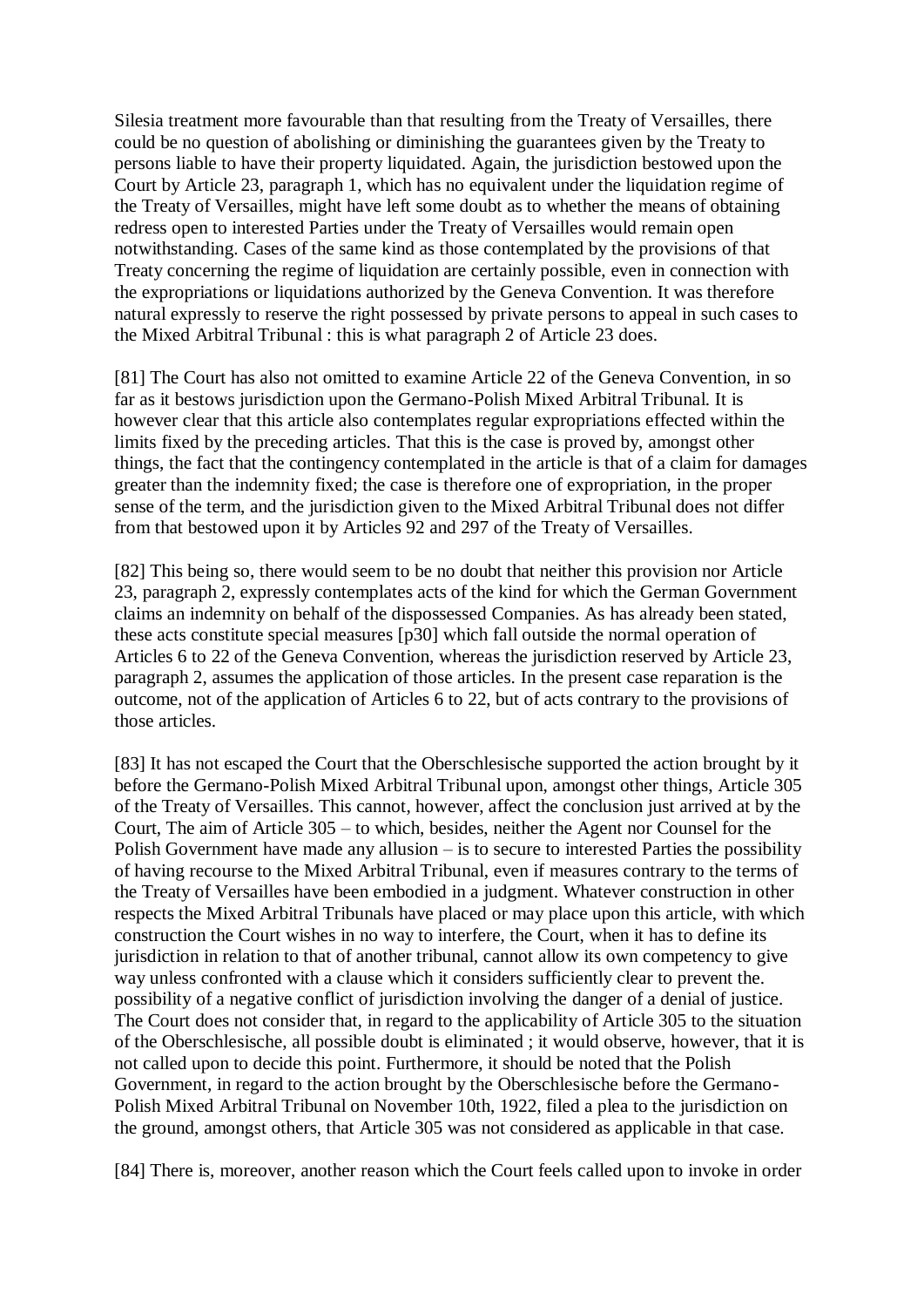to show that the jurisdiction of the Mixed Arbitral Tribunal cannot be urged in this case in opposition to the jurisdiction conferred on the Court by Article 23 of the Geneva Convention.

[85] A careful examination of the provisions of Head III of the Geneva Convention brings out-as the Court has already had occasion to point out in Judgment No. 7 – that one of the fundamental principles [p31] upon which this Head is based, as regards procedure, is that no dispossession may be effected without previous notice to the real or apparent owner, affording him an opportunity of being heard before the competent tribunal. It is certain – having regard to the promulgation by the Polish Government of the laws of July 14th, 1920, and of June 16th, 1922, and to the application given to those laws-that in this case such a procedure has not been adopted, for the dispossession of the Companies concerned had, in the Polish Government's contention, taken place outside the framework of the Geneva Convention. Consequently, the Polish Government cannot in this particular case require the interested Parties to look for redress of the injury sustained by them to the tribunals which might have been open to them if the Convention had been applied. For, thereafter, the utmost that the interested Parties could obtain from these tribunals would be reparation for the wrong, whereas, if that procedure had been followed out, the wrong would perhaps never have occurred.

[86] From what has been said, it follows that once dispossession has taken place without previous investigation of the right of ownership, the possible undertaking of this investigation in order to justify such dispossession after it has taken place, cannot undo the fact that a breach of the Geneva Convention has already taken place, or affect the Court's jurisdiction.

[87] It is, moreover, a principle generally accepted in the jurisprudence of international arbitration, as well as by municipal courts, that one Party cannot avail himself of the fact that the other has not fulfilled some obligation or has not had recourse to some means of redress, if the former Party has, by some illegal act, prevented the latter from fulfilling the obligation in question, or from having recourse to the tribunal which would have been open, to him.

[88] If, against what has just been stated by the Court, it were contended that the measures taken by the Polish Government in regard to the Oberschlesische and Bayerische did not constitute expropriation within the meaning of Head III of the Geneva Convention, the Court would be called upon to repeat what it has already had occasion to say not only in Judgment No. 7, but also in the present Judgment, namely, that if expropriation in consideration of an indemnity is prohibited by that Head, a fortiori is a seizure, without compensation to the interested Parties, prohibited. [p32]

[89] It has been argued repeatedly in the course of the present proceedings that in case of doubt the Court should decline jurisdiction. It is true that the Court's Jurisdiction is always a limited one, existing only in so far as States have accepted it; consequently, the Court will, in the event of an objection - or when it has automatically to consider the question – only affirm its jurisdiction provided that the force of the arguments militating in favour of it is preponderant. The fact that weighty arguments can be advanced to support the contention that it has no jurisdiction cannot of itself create a doubt calculated to upset its jurisdiction. When considering whether it has jurisdiction or not, the Court's aim is always to ascertain whether an intention on the part of the Parties exists to confer jurisdiction upon it. The question as to the existence of a doubt nullifying its jurisdiction need not be considered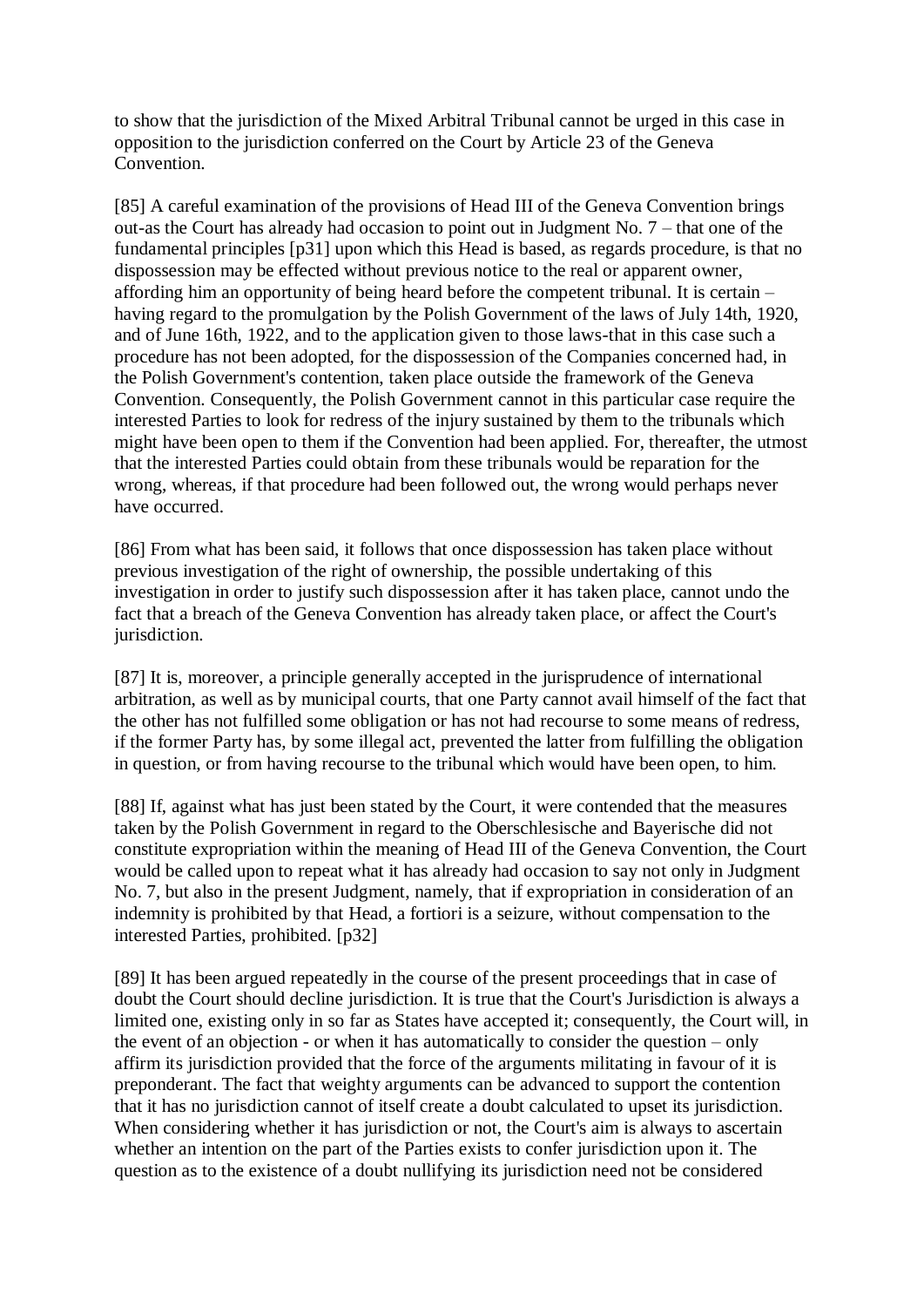when, as in the present case, this intention can be demonstrated in a manner convincing to the Court.

\*\*\*\*

[90] It follows from the foregoing considerations that the Court affirms its jurisdiction and reserves the suit for judgment on the merits in so far as the first of the submissions of the Case of March 2nd, 1927, is concerned, that is to say, as regards the question whether, "by reason of its attitude in respect of the Oberschlesische and Bayerische, which attitude has been declared by the Court not to have been in conformity with the provisions of Article 6 and the following articles of the Geneva Convention, the Polish Government is under an obligation to make good the consequent injury sustained by the aforesaid Companies from July 3rd, 1922, until the date of the judgment sought".

[91] The other submissions (Nos. 2-4) of the Case relate to the amount of the indemnities to be paid by Poland, a prohibition of export affecting certain products and, finally, the method of payment. The Court's right to deal with these points and to grant or refuse the German Government's claim, follows from the fact of its jurisdiction to hear the claim for reparation.

[92] Whilst denying that the Court has jurisdiction to deal with claims seeking reparation for a breach of Articles 6 to 22 of the Geneva Convention, Poland, in her preliminary Counter-Gase, has in the alternative submitted certain objections in regard, particularly, to [p33] the German submission concerning a prohibition of export and to the other submission to the effect that Poland should not be allowed to set off, against any amount which may be due as reparation, a claim which she has against Germany under the decision of the Council of the League of Nations of December 9th, 1924. The Court is not called upon to give a decision on these points at this stage of the proceedings; they belong to the merits of the suit.

[93] Consideration of the question of the forms of reparation which are admissible in this case and of the methods of payment indicated would presuppose that the Court had satisfied itself of the existence of an obligation to make reparation and of the existence, nature and extent of the injury resulting from an attitude contrary to Articles 6 to 22.

[94] As regards conclusion No. 4 (d) of the German Case, the question whether Poland could, if the case arise, assert a claim to set off against her debt to Germany any debt due to her by Germany remains therefore entirely reserved.

[95] For These Reasons, the Court, having heard both Parties, by ten votes to three,

1. dismisses the plea made by the Polish Government requesting the Court to declare that it has no jurisdiction to deal with the suit brought by the German Government on February 8th, 1927, and reserves this suit for judgment on the merits;

2. instructs the President to fix the times for the deposit of the Counter-Case, Reply and Rejoinder on the merits.

[96] Done in French and English, the French text being authoritative, at the Peace Palace, The Hague, this twenty-sixth day of [p34] July, nineteen hundred and twenty-seven, in three copies, one of which is to be placed in the archives of the Court, and the others to be forwarded to the Agents of the applicant and respondent Parties respectively.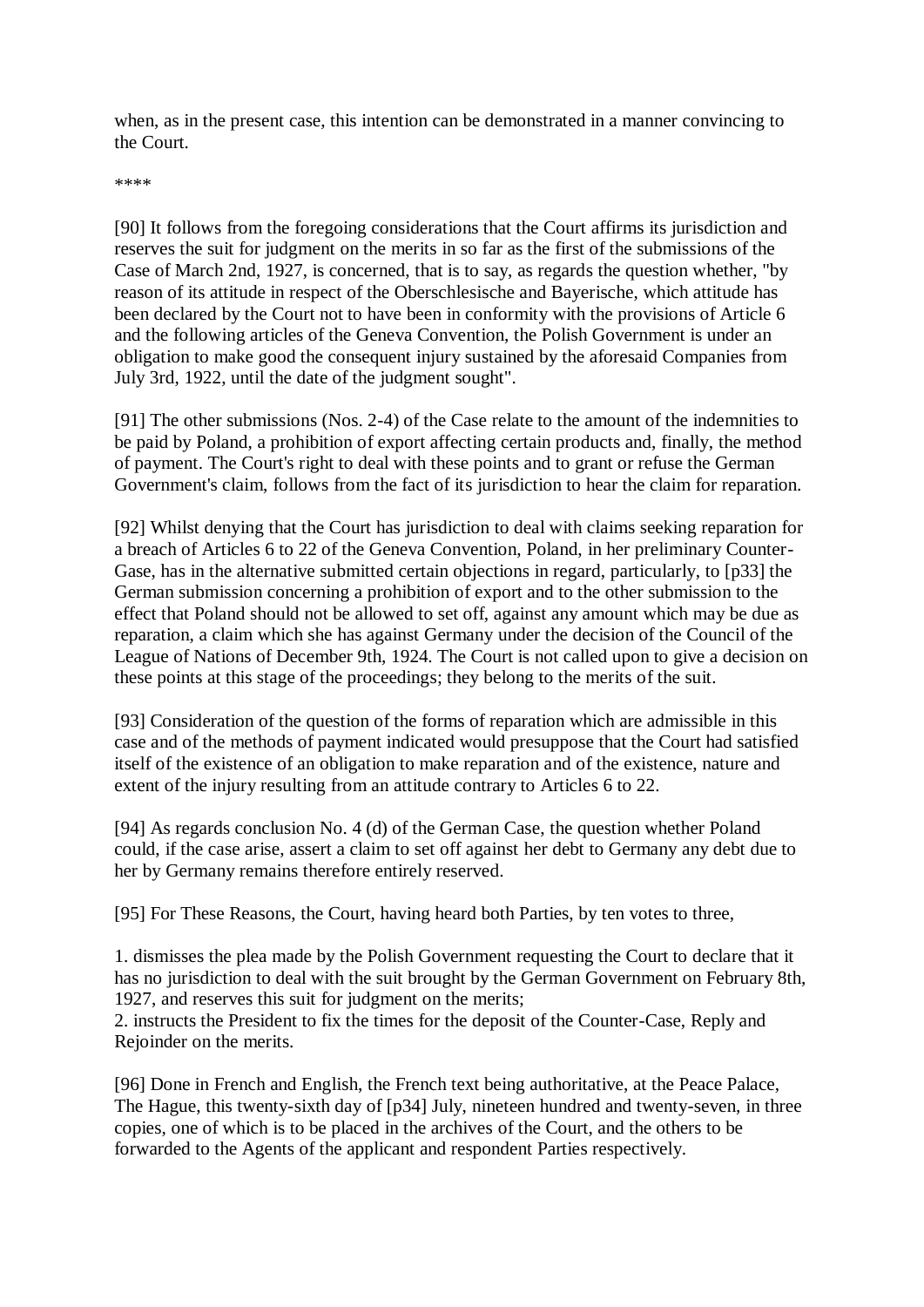(Signed) Max Huber, President. (Signed) Å. Hammarskjöld, Registrar.

[97] M. Ehrlich, Polish National judge, availing himself of the right conferred on him by Article 57 of the Statute, has delivered the separate opinion which follows hereafter.

(Initialled) M. H. (Initialled) A. H. [p35]

Dissenting Opinion By M. Ehrlich

[98] I, regret to find myself in disagreement with certain aspects of the judgment which has just been delivered.

I. [Jurisdiction Over Submission 1]

[99] While the Court has, in principle, jurisdiction to decide on submission No. 1, I do not think that the Court can consider that submission in the present case.

[100] It followed from Judgment No. 7, without the necessity of an explicit statement, that the Polish Government was bound to make reparation for any damage which may actually and unlawfully have been inflicted; is a result of the attitude of the Polish Government declared by that judgment not to have been in conformity with certain stipulations of the Geneva Convention. This is a consequence of the principle that the violation of an international obligation entails the duty of reparation, a principle so generally accepted that in the classification of international disputes of a legal character, embodied in Article 13 of the Covenant of the League of Nations, and in Article 36 of the Statute of the Court (of which classification more will be said presently), there is no special class of disputes as to the duty of making reparation for a breach of an international obligation, as distinguished from disputes concerning the existence of a fact which, if established, would constitute a breach of an international obligation: this latter class of disputes obviously includes the former. Both the applicant and the respondent Governments appear to have understood Judgment No. 7 in the sense just outlined, and, as the Case sets out they actually entered into negotiations with a view to determining the reparation due to the two Companies; the Polish Government even suggested that the negotiations be carried on directly with the Companies concerned.

[101] Since the jurisdiction of the Court in the present case is based on Article 23, paragraph 1, of the Geneva Convention which stipulates that: [p36]

[Translation]

"Should divergences of opinion resulting from the interpretation and from the application of Articles 6 to 22 arise between the German Government and the Polish Government, they should be submitted to the decision of the Permanent Court of International Justice.[FN1]"',

it follows that the Court has no jurisdiction where there is no divergence of opinion. Now, the Case says: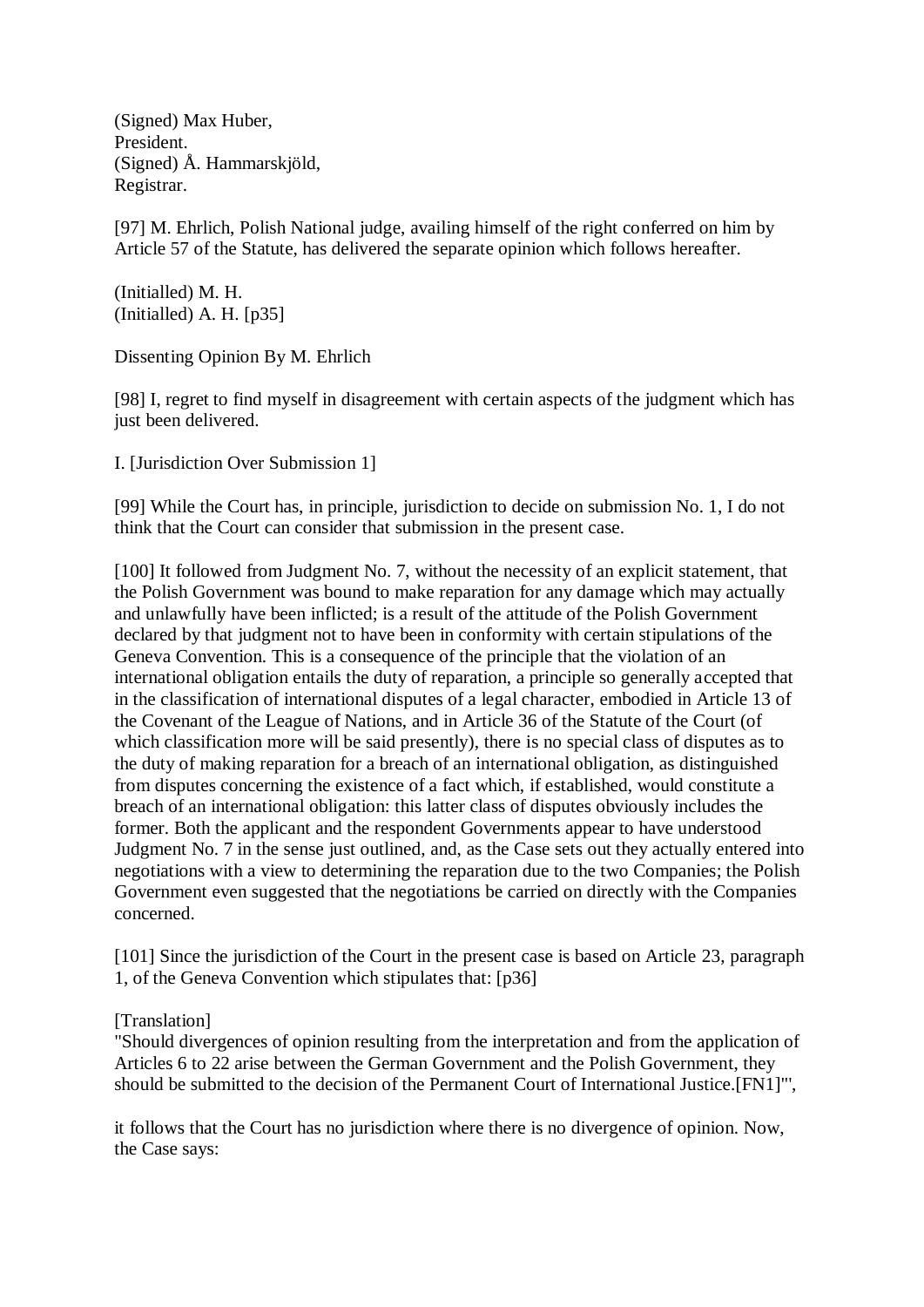# [Translation]

"Thus there is no more a divergence of opinion between the two Governments that the reparation should be made, in principle, by way of a pecuniary indemnity.[FN2]"

---------------------------------------------------------------------------------------------------------------- -----

[FN1] "Si des divergences d'opinion, résultant de l'interprétation et de l'application des articles 6 à 22, s'élevaient entre le Gouvernement allemand et le Gouvernement polonais, elles seraient soumises à la décision de la Cour permanente de Justice internationale." [FN2] "Ainsi, il n'existe plus de divergence d'opinion entre les deux Gouvernements que la réparation doit être faite, en principe, par la voie d'une indemnisation pécuniaire." ----------------------------------------------------------------------------------------------------------------

-----

[102] The principle of reparation seems, therefore, admitted; for there is not even a divergence of opinion as to the further question, what form reparation should take.

[103] The jurisdiction of the Court in any given case cannot be taken to rest on facts contrary to what is alleged by the Applicant. In the present case, a lack of such a divergence in the matter of submission No. 1 appears from the statements of the applicant Government.

[104] The conclusion to be drawn is not weakened by the fact that submission No. 1 asks for the determination of the time limits of the damage; for these are the logical time limits within which the damage must lie, whether or not the Court has jurisdiction to estimate it. Nobody can be made responsible for any damage before it has arisen, and a court in estimating damage will consider those of its aspects which, at the time of estimating, it will be in a position to appreciate.

II. [Jurisdiction Over Submissions 2-4]

[105] The judgment which has just been delivered holds that the jurisdiction of the Court to entertain submissions Nos. 2-4 of the [p37] Case, follows from the jurisdiction to decide upon the demand for reparation.

[106] Yet in international law jurisdiction to decide, in principle, that a violation of an international engagement has taken place and that, consequently, reparation is due, is distinct from jurisdiction to determine the nature and extent of reparation in general and the amount of a pecuniary indemnity in particular.

[107] I agree that the classification of international disputes (of a legal character) which would be of most importance in the present case, is the classification adopted in Article 13 of the Covenant of the League of Nations, and reappearing in Article 36 of the Statute of the Court. Article 36 of the Statute provides that a State may accept the jurisdiction of the Court:

... in all or any of the classes of legal disputes concerning:

(a) the interpretation of a treaty ;

(b) any question of international law;

(c) the existence of any fact which, if established, would constitute a breach of an international obligation;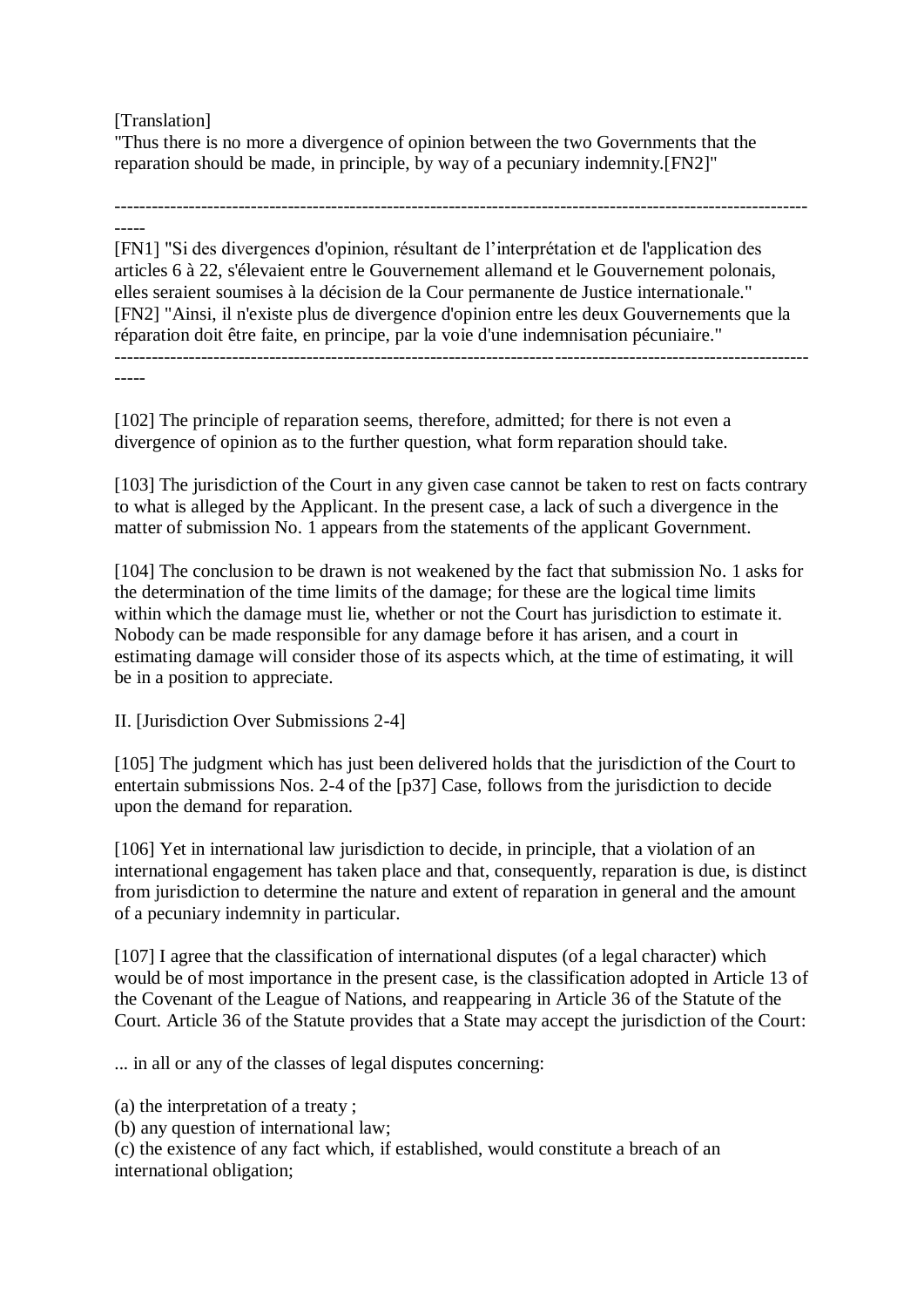(d) the nature or extent of the reparation to be made for the breach of an international obligation."

[108] It is quite possible that a State should accept the optional clause, for instance, as to disputes belonging to class (c) only, or to classes (a) and (c). The State in question would not thereby accept, and would not be presumed to accept, the jurisdiction of the Court as to class (d). The classes were understood to be distinct, and jurisdiction to decide disputes belonging to one class cannot be assumed to imply jurisdiction to decide disputes belonging to another class. In the present case, jurisdiction under Article 23, paragraph 1, of the Geneva Convention, relates only to disputes which would fall, as was submitted by the respondent Government, into classes (a) and (c).

[109] Neither can jurisdiction to decide disputes belonging to one class be deduced from jurisdiction to decide disputes belonging to another class, by estimating the relative importance of both classes; for the estimate will depend, like every question of the relative importance of things, on the criterion adopted as basis of the comparison. And even if a comparison could be made with [p38] the help of a universally accepted criterion, it could still not be inferred that jurisdiction concerning the more important class of disputes implies jurisdiction concerning a different, though less important class. For the Parties might purposely have conferred on a court-and most of all on this Court-the competence to settle the most important disputes, without wishing to burden the Court with disputes of less importance, particularly since, by deciding on the interpretation of a treaty stipulation or on the correctness of its application, the Court could probably point the way for the solution, or prevention, of a number of disputes, while the question of reparation might have to be considered in each individual case.

[110] It seems, indeed, to have been an established practice long before the adoption of the Covenant of the League of Nations and of the Statute of the Court, in cases in which an arbitral tribunal was to deal with the questions of the amount of reparation or the mode of payment, as distinguished from or in addition to a divergence of opinion as to the interpretation of a treaty or as to a violation of a treaty or of a rule of general international law, to specify such powers of the tribunal in the compromis.

III. [Jurisdiction To Assess Damages And Mode of Payment]

[111] While jurisdiction to assess the damages and to fix the mode of payment does not, in international law, follow automatically from jurisdiction to establish the fact that a treaty has not been applied, although it should have been applied, it is necessary to consider whether the Parties to the Geneva Convention did not intend to confer upon the Court that jurisdiction.

[112] Two preliminary remarks must be made.

[113] First, the answer to the question just formulated turns, not on the interpretation of any of Articles 6 to 22 of the Geneva Convention, but on the interpretation of Article 23 itself ; for the question is, whether Article 23, paragraph 1, should be read as conferring on the Court jurisdiction to decide what reparation is due to individuals from the Polish State (this is the correct term used in Article 3 of the Convention) if the Polish Government fails to act in conformity with Articles 6 to 22. [p39]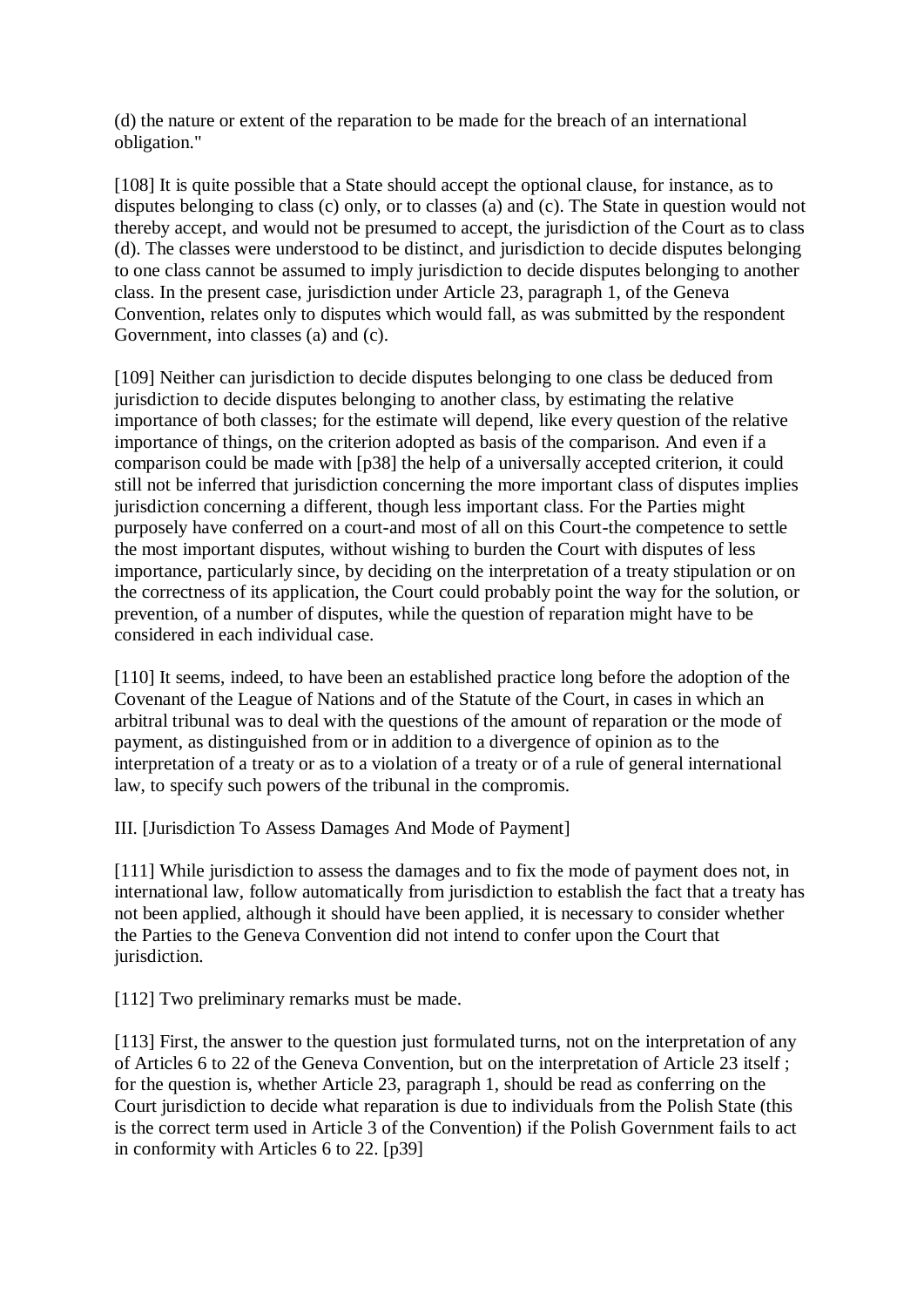[114] Secondly, the intention to confer upon the Court such a jurisdiction must be ascertainable either from the wording of the compromise clause or at least from the circumstances in which the clause was drawn up, and it must be ascertainable in a way which demonstrates that the force of the arguments militating in favour of the Court's jurisdiction is preponderant.

[115] No affirmative answer to the question of the Court's jurisdiction in the matter of submissions 2-4 can be gleaned from Article 23. The words "interpretation and application" do not, by themselves, imply such an affirmative answer. They refer to processes, of which one, interpretation, is that of determining the meaning of a rule, while the other, application, is, in one sense, that of determining the consequences which the rule attaches to the occurrence of a given fact; in another sense, application is the action of bringing about the consequences which, according to a rule, should follow a fact. Disputes concerning interpretation or application are, therefore, disputes as to the meaning of a rule or as to whether the, consequences which the rule attaches to a fact, should follow in a given case. Now, Articles 6 to 22 of the Geneva Convention do not prescribe any specific consequences which should follow if the Polish Government were to disregard the rule laid down in Article 6. Therefore, although such a disregard would be a violation of the. Convention, yet the determination of the nature and the extent of the reparation would not be the settlement of a dispute concerning the interpretation or application of Articles 6 to 22.

[116] The word "resulting from", used in Article 23, although different from the words "concerning", "in the matter of", generally used in compromise clauses in connection with the words "interpretation and application", does not give to Article 23 a different meaning, which would prevent it from remaining a typical compromise clause. For every divergence of opinion "in the matter of" interpretation or application is, in a sense, a divergence of opinion "resulting from" interpretation or application, since, until each side has arrived at an opinion as a result of the process of interpretation 'or application of the treaty (application in the sense of determining the consequences which the treaty attaches to the occurrence of a fact), there can be no divergence of opinion in the matter of interpretation or application. The word "resulting" connects [p40] the divergence of opinion with its nearest cause, i.e. the process of interpretation or application.

[117] One might be tempted to maintain that since non-application, i.e., failure to bring about the consequences which a rule attaches to a fact, is bad application, and since bad application is a kind of application (in the second sense), therefore divergences of opinion, in the matter of reparation to be made for such non-application are divergences of opinion resulting from application. Yet non-application is not application. If the treaty contains rules concerning such reparation, the determination of such reparation is clearly application (in the first sense) of the treaty. But if the treaty does not contain such rules, divergences of opinion in the matter of reparation due for violations of the treaty are divergences of opinion in the matter of general, as distinguished from conventional, international law.

[118] Since, therefore, the words "interpretation and application" do not necessarily relate to the determination of the nature and extent of reparation for the violation of a treaty, it follows that to base such a jurisdiction on Article 23 would require an extensive interpretation, where as not to deduce such a jurisdiction from that article would imply the natural and not a restrictive interpretation. In other words, a presumption must be taken to exist, not for, but against deducing that jurisdiction from Article 23. The presumption would, of course, be defeated if it could be shown that at the time of the Geneva Convention, or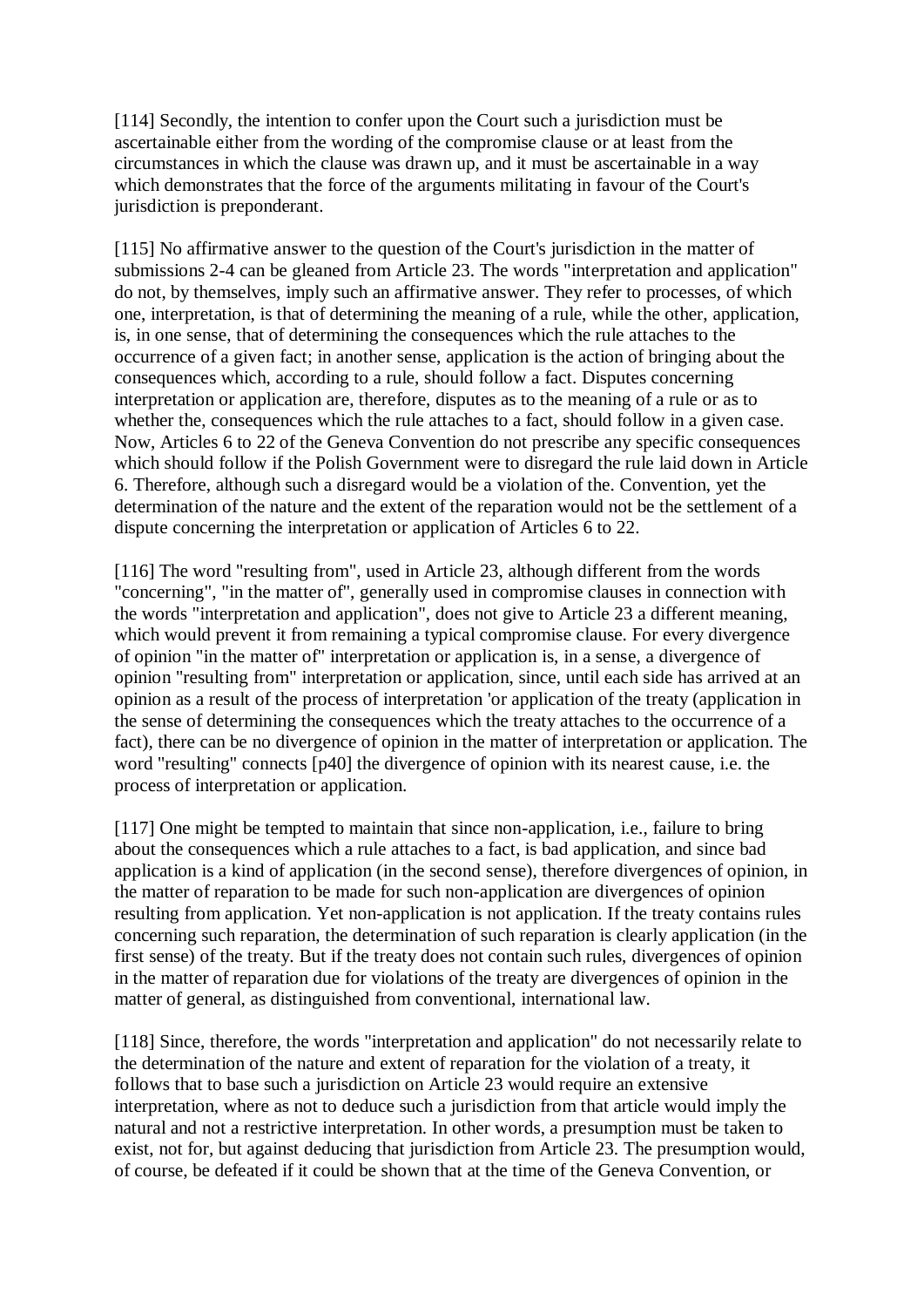shortly before that time, the meaning of the compromise clause was generally understood to be such as the clause has now been declared to have. But nothing has been brought to the attention of the Court to prove conclusively that the clause "interpretation and application" was considered in the practice of nations, during the last quarter of the nineteenth or in the twentieth century, up to the time of the Geneva Convention, to comprise jurisdiction in the matter of the determination of the nature and extent of reparation for the violation of the treaty in question. In particular, no such deduction can be made from the Postal Convention, to which reference was made, but which establishes a specific case of responsibility of the postal administrations. [p41]

[119] On the other hand, it is not easy to defeat the inference from the Russian Explanatory Memorandum which accompanied the Russian project for an arbitration convention in 1899 and which divides all possible international conflicts into two groups, one of them comprising cases in which

### [Translation]

"one State demands from another an indemnity of a material kind for damages and losses caused to itself or to its nationals by the acts of the defendant State or of its nationals, which it considers not to be in conformity with the law",[FN1]

while the other group comprises cases in which

## [Translation]

"one State demands from the other that it exercise or do not exercise certain specified attributes of the Sovereign Power, that it do or do not do certain specified acts which do not relate to material interests". [FN2]

---------------------------------------------------------------------------------------------------------

[FN1] "Un Etat demande a un autre une indemnisation matérielle pour dommages et pertes causes a lui-même ou a ses ressortissants par des actes de l'Etat défendeur ou de ses ressortissants qu'il juge n'être pas conformes au droit."

[FN2] "Un Etat demande a un autre d'exercer ou de ne pas exercer certaines attributions déterminées du Pouvoir souverain, de faire ou de ne pas faire certains actes détermines ne touchant pas a des intérêts d'ordre matériel."

---------------------------------------------------------------------------------------------------------

[120] It is to the latter group that belong, among other disputes, the disputes concerning the interpretation and application of treaties, some of which were enumerated in the Russian project itself. While ultimately the Conference of 1899 did not adopt the principle of obligatory arbitration, even for the cases originally suggested by the Russian project, the Committee proposals accepted, in principle, the Russian division, and in all the history of the proceedings of the committees of the Conference, there seems to be nothing to suggest that the division outlined in the Russian explanatory note was not considered correct. It is difficult, therefore, to admit that the group of disputes concerning interpretation and application of treaties was supposed to include ipso facto disputes concerning the amount of damages to be paid in case of the violation of such treaties. [p42]

[121] In view, however, of the judgment now delivered, any treaty henceforward concluded, containing a compromise clause similar to that of Article 23 of the Geneva Convention, will have to be interpreted in the light of this judgment.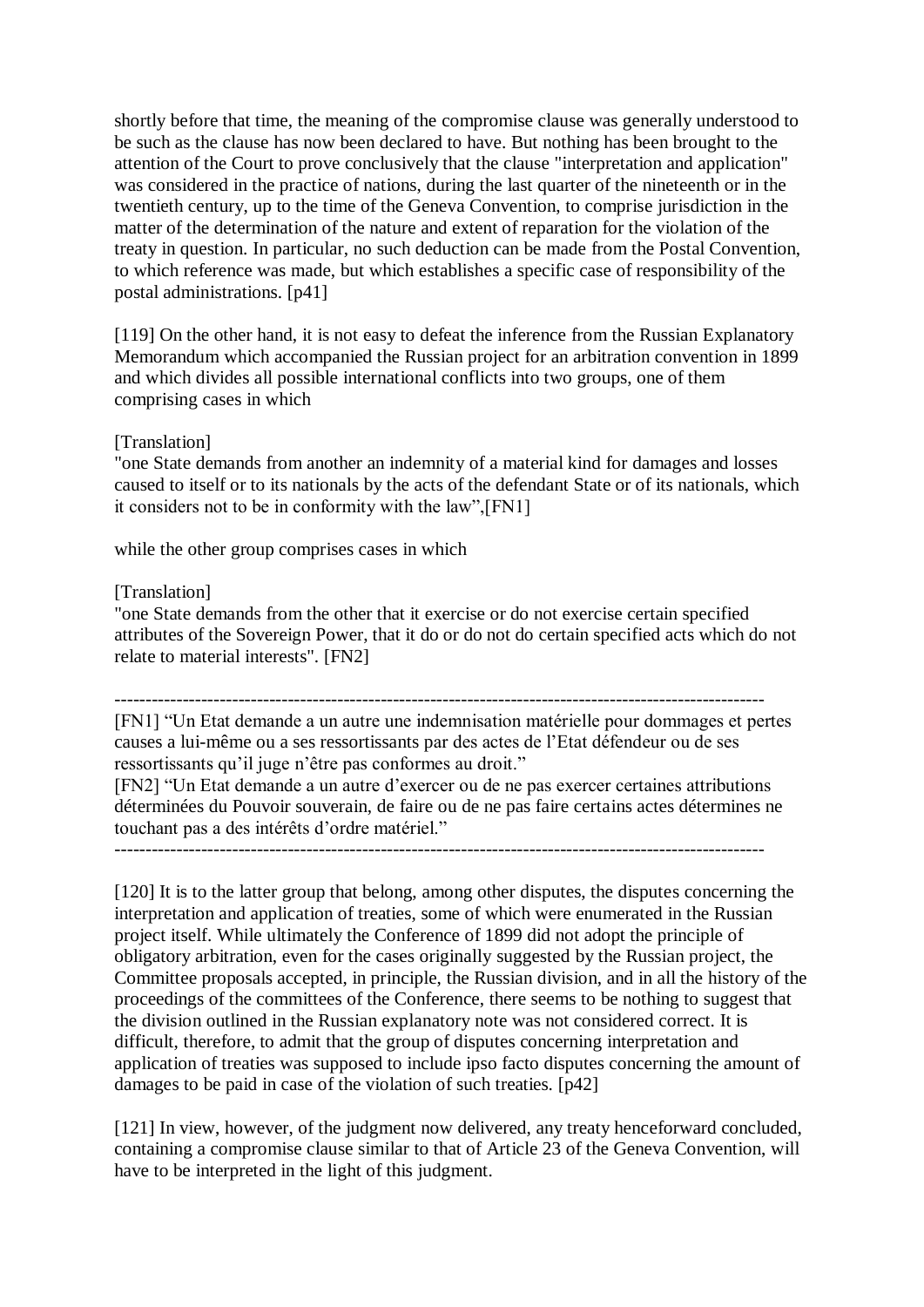# IV. [Jurisdiction to Interpret an Article and a Consequence of a Fact]

[122] The question arises whether it is permissible to interpret Article 23, paragraph 1, of the Geneva Convention as conferring upon the Court jurisdiction to decide only (1) how an article should be interpreted and (2) whether, in a given case, the consequences which should follow from a given fact have followed, without giving the Court the further power of deciding what reparation is due and in what way it should be made. The answer to this question was given by the Court in Judgment No. 7, when it dealt with the question of declaratory judgments. Moreover, while in the law of various countries it is possible to observe the development of the institution of declaratory judgments, in international relations a judgment of this Court, establishing the fact that a violation of a treaty has occurred, has no less power of settling a dispute than a subsequent judgment determining the amount of damages to be paid.

## V. [Exclusive Jurisdiction]

[123] Next it must be considered whether the general construction of Part I of the Geneva Convention does not make it imperative to assume that the Court, and no other tribunal, has jurisdiction in cases like the present. The decision contained in Judgment No. 6 is of course binding, so far as the question, which was then before the Court, is concerned. As to the question which has now been raised, it seems that Heads I - III of Part I of the Convention form one whole. Head Il lays down the general principle of respect for acquired rights. Head III, while maintaining the principle, permits of certain exceptions. It is possible, but it is not a priori necessary to suppose that the general remedies under Head II, which lays down the rule, should not be available in cases falling under Head III, which, while admitting exceptions, confirms the same rule. [p43]

[124] Both interpretations being admissible, it seems that there is a presumption in favour of that interpretation which (1) allows the individual to apply to a tribunal for the protection of his rights, without making that protection depend on a decision of the government, and (2) diminishes the amount of litigation, and therefore of disputes, between States.

[125] Of course, from now on, the judgment now passed must be considered as determining the question in a way which could only be changed by a new agreement of both Parties.

VI. [Jurisdiction Inferred From Contemporanea Expositio]

[126] It remains to consider whether an intention of the Parties to the Geneva Convention to confer the jurisdiction in question on the Court may not be inferred from a contemporanea expositio, to be gathered, in the words of Sir Robert Phillimore, from the acts of the Parties which preceded, accompanied, and followed soon after the making of the treaty.

[127] On behalf of the respondent Government, attention was drawn to Article II of a Convention concluded by Poland with Germany on April 21st, 1921, i.e. about a year before the conclusion of the Geneva Convention. That article provides that:

"Each High Contracting Party shall be entitled to refer any disputes which may arise either as to the interpretation or the application of the present Convention, to the decision of a permanent tribunal of arbitration ....